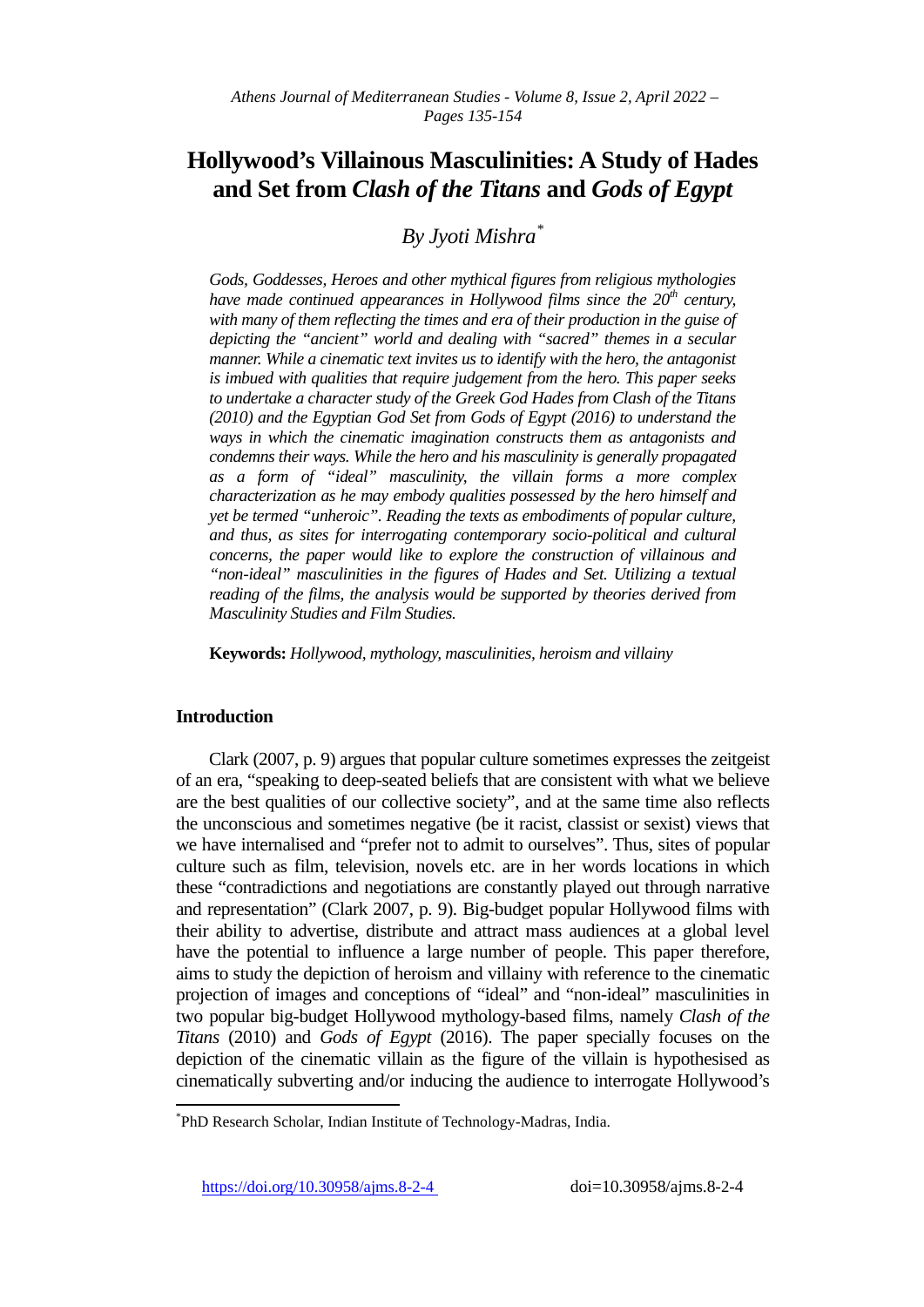representation of the hero, the currently accepted ideals of heroism in popular culture, and highlighting hegemonic and dominant forms of "heroic" ideal masculinity in post 9/11 cinema.

After the devastating terrorist attacks on the World Trade Center in September 2001 and the subsequent "War on Terror" led by the United States of America's President George Bush led administration, a plethora of movies across multiple genres were being produced and released by Hollywood which directly or indirectly engaged with the events, its aftermath and its continued influence on the American and global psyche (McSweeney 2017, Boggs and Pollard 2006), be it films directly dealing with the events and aftermath of the 11 September attacks (*United 93* 2006, *World Trade Center* 2006, etc.), the wars in Afghanistan and Iraq (*The Hurt Locker* 2008, *Zero Dark Thirty* 2012, etc.) or allegorical films engaging with the geopolitical events and time of their production and expressing the anxieties of the age (for instance science fiction films like *War of the Worlds* 2005, *Children of Men* 2006, etc.). The rise and popularity of the "superhero" film genre, war/counterterrorism centred films, and metaphorical heroic films propagating an idea of American strength, American defence against outside attacks with many having overt/covert "nationalistic" and "American supremacist" themes (for instance the films mentioned above) could be seen as mechanisms in response to the 9/11 attacks. Dodds (2008a, p. 1625) observes in his article that "Films help to sustain social and geopolitical meanings" and are "capable of reflecting but also challenging certain norms, structures and ideologies associated with US foreign and security policies and the ongoing war on terror" (Dodds 2008a, p. 1625). Released in the second decade of the twenty-first century, the mythological films chosen for study respond to a need for heroic films in a post-9/11 and "War on Terror" world and are argued to be a part of the same environment that birthed the other "nationalistic" Hollywood films, as films are understood to have the ability to function as both a "barometer" (McSweeney 2017, p. 8) and a "catalyst of national discourse" (McSweeney 2017, p. 9). Contextualising the texts within this time-frame and concurrent geopolitical events, the paper asserts that the films must be understood as having overt/covert ideological agenda and being a means to propagate American geopolitical supremacy to both a domestic and international audience.

While scholars like Cyrino (2005) have hailed twenty-first century as the return of the "epic film" (generally understood as mythological or historical fantasy films depicting an "ancient" world) with the release of *Gladiator* (dir. Ridley Scott) in 2000, the propagation of heroic films, and the glorification of symbolic "American" heroes necessitates a study of the temporal circumstances of their production. While an all encompassing exploration of multi-genre films is beyond the scope of this limited study, a concerted focus on mythology-based films with their symbolic good versus evil narratives, glorification of heroic figures and condemnation/vanquishing of villain figures offers a parallel alternative to the ubiquitous and similarly constructed post 9/11 "superhero" and "war films". Religio-mythological stories, characters, settings and other fantastical elements have long been utilised by Hollywood as base material for its cinematic narratives, thereby creating a grand spectacle for entertainment and attracting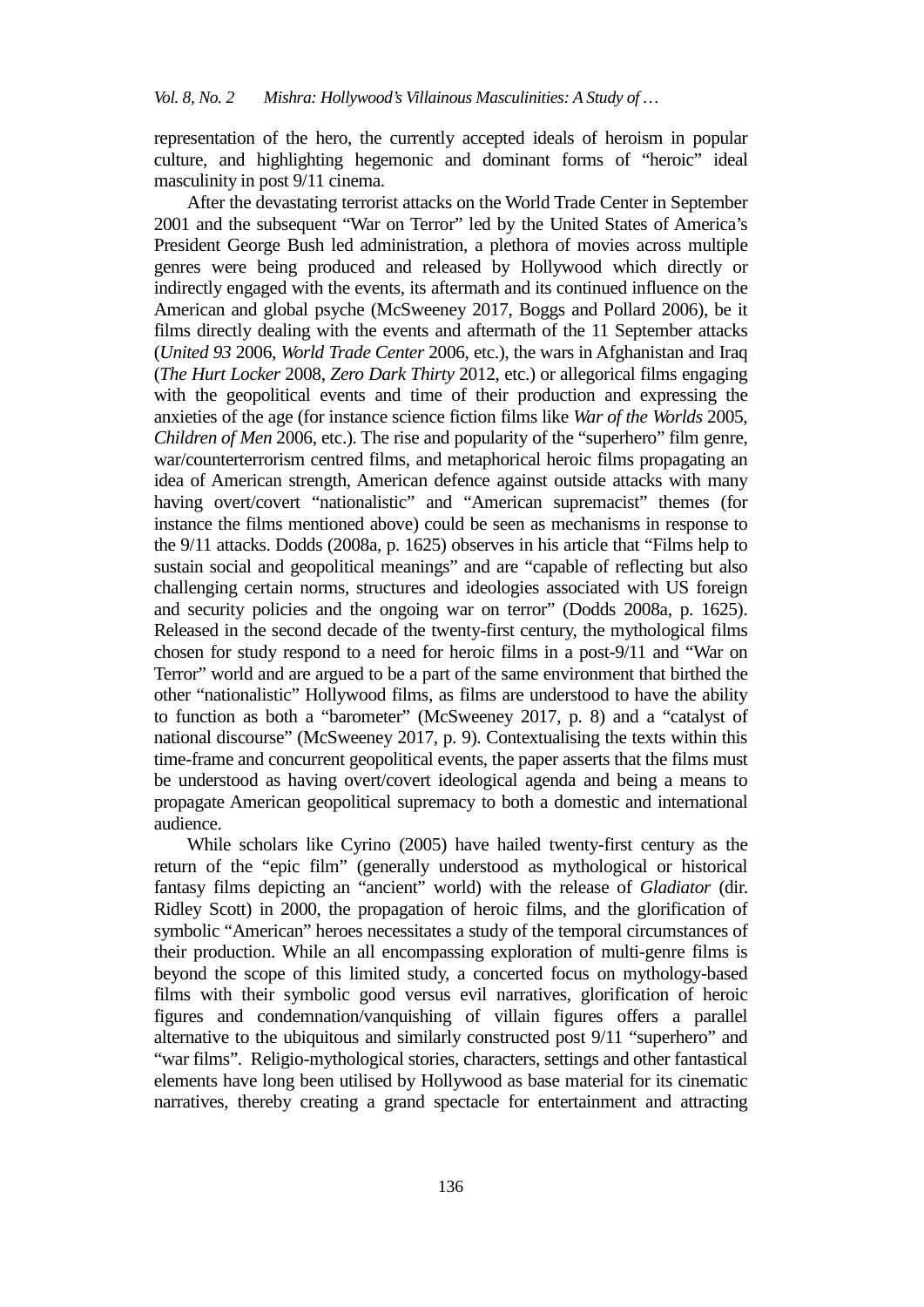audiences due to its familiar content. Biblical or Christianity related themes and topics were utilised ever since the inception of the mode of cinema by the early practitioners mostly based in Europe while Hollywood with its greater financial and production capabilities soon overshadowed them in terms of the quantity and quality of films. Non-Christian mythology was another rich source of stories for the American film makers and  $20<sup>th</sup>$  century saw the utilisation of primarily Graeco-Roman mythology for making several mythology-based "epic" fantasy films. "Epic" films, both in Hollywood and world cinema were variously set in an "ancient" world derived from mythological, historical or text-based sources while not claiming authenticity for cinematic purposes, and were many times ahistorical and temporally unspecified. Jon Solomon uses the term "ancient" cinema in his book *The Ancient World in the Cinema* (2001) to denote films depicting mythological, Biblical, historical and/or texts/plays based "ancient" world setting. Elliott in his "Introduction" to *The Return of the Epic Film* (2015) notes that following the failure of several big-budget "epic" films like *Cleopatra* (1963) *The Fall of the Roman Empire* (1964) and *The Greatest Story Ever Told* (1965), films of this genre were discontinued being made in America post the 1960's, though TV series and low-budget made to-TV films etc. were being produced, while in rest of the world the "ancient" "epic" film survived in various forms like the Italian Peplum films. Fuelled by the success of "ancient" world set Television shows, there was however a "renascence" of these "ancient" films in America in the late 1970's and early 1980's for a brief period (Solomon 2001, pp. 17–18). The  $21<sup>st</sup>$ century however saw a revival of this genre with various "historical" and religiomythological "epics" being produced and released in the first two decades of the  $21<sup>st</sup>$  century. This renewal in interest could be observed across popular culture with the release of several mythology based novels and video games which substantiate the terming of this wider cultural interest in mythology based texts as a "trend". The publication of several mythology based popular fiction books and book series and their popularity across demographics increased the wider visibility and renewed interest in the area. Popular fantasy fiction texts like Rick Riordan's Ancient Graeco-Roman mythology based *Percy Jackson* series and its sequels (2005-2014) which spawned a less popular *Percy Jackson* movie series (2010- 2013), ancient Egyptian mythology based *The Kane Chronicles* trilogy (2010- 2012), ancient Norse mythology based *Magnus Chase and the Gods of Asgard* trilogy (2015-2017); Neil Gaiman's *American Gods* (2001) which is being produced as a TV show (2017-); James Lovegrove's *Pantheon* series (2009-2019) which re-imagines figures from multiple mythologies into a modern setting and led to the invention of the term "Godpunk" fiction (a sub-genre of Speculative Fiction where ancient Gods/Goddesses and mythological figures are re-invented in a modern contemporary setting); are just some of the few popular ancient mythology based fantasy fiction texts which have renewed and maintained our interest in ancient mythologies. They thus, formed an environment conducive to enthusiastically producing and receiving films re-imagining ancient mythological divine and heroic figures.

Identifying the release of mythology based films as a "trend" within Hollywood, this study focuses on two mythology based films, one based on ancient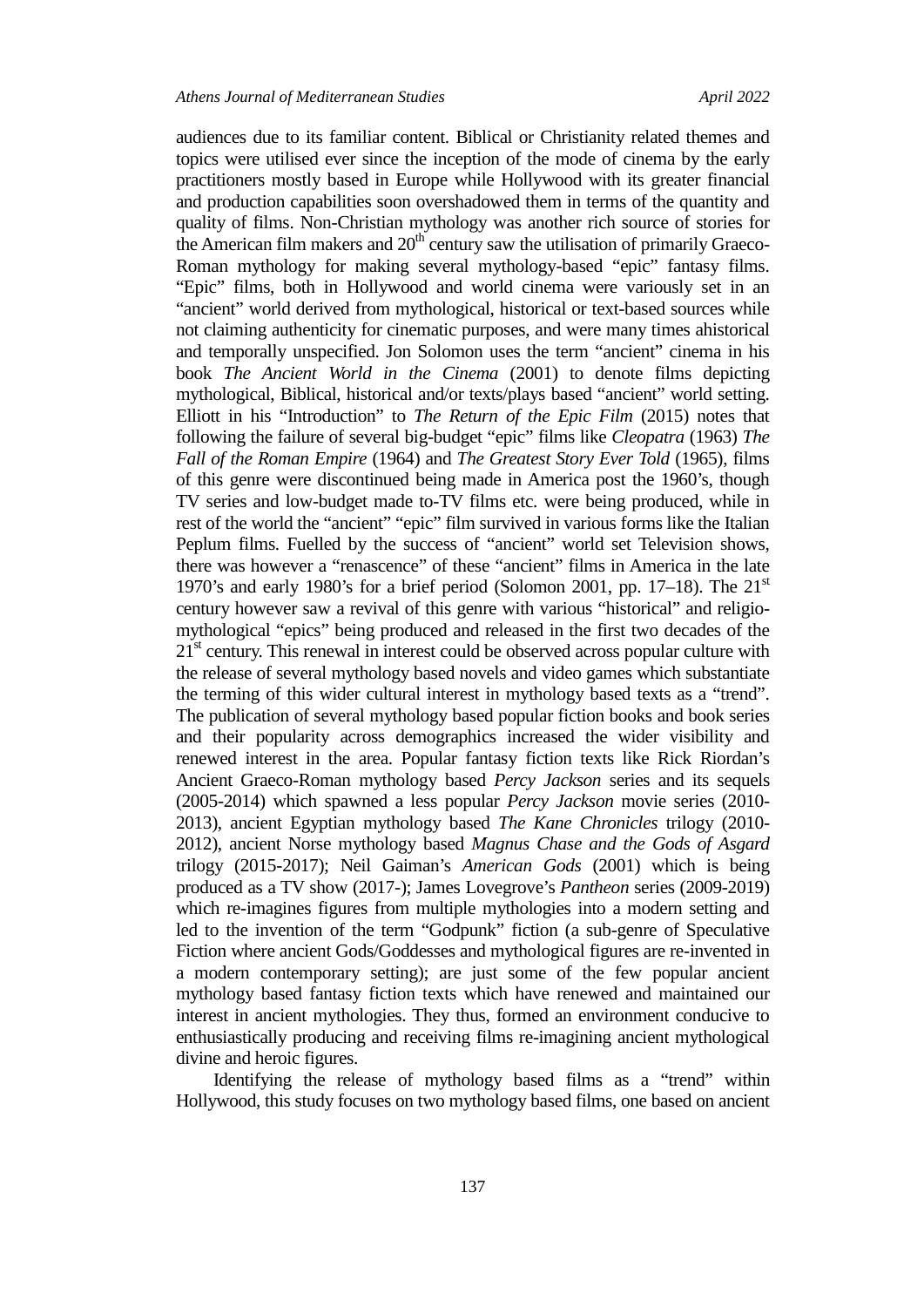Greek mythology and the other on ancient Egyptian mythology, as a means of understanding popular and contemporary attitudes on masculinities, American nationalist aspirations, fears and anxieties as constructed and propagated in the cultural imagination of the world through Hollywood films. It also highlights current manifestations of American Exceptionalist agenda where in America sees itself as "the savior nation...of the world" (Flesher and Torry 2007, p. 6). The main body of the paper would be divided into three sections, with the first section offering a critical background on areas relevant to the study of mythology based Hollywood films and post 9/11 Hollywood cinema in order to contextualize the study of the primary texts. The second section would focus on the theoretical framework and methodology utilised to study the texts. Theories derived from Film studies, Masculinity studies with a perspective based on critical writings from the field of Popular Geopolitics would be utilised in the reading of the texts. The third section of the paper would be critically analysing the two primary texts followed by the Conclusion.

Reading the texts as embodiments of popular culture, and thus, as sites for interrogating contemporary socio-political and cultural concerns, this paper seeks to undertake a textual character study and explore the construction of villainous and "non-ideal" masculinities in the figures of the Greek God Hades from *Clash of the Titans* (2010) and the Egyptian God Set from *Gods of Egypt* (2016). It aims to understand the ways in which the cinematic imagination constructs them as antagonists and condemns their ways. The paper hypothesises that while the hero and his masculinity is generally propagated as a form of "ideal" masculinity, the villain forms a more complex characterization as he may embody qualities possessed by the hero himself and yet be termed "unheroic". If the Hero is represented as an "ideal" masculine figure possessing qualities that serve to establish him as a Dominant and Hegemonic form of masculinity, the paper explores the question of what makes a villain. Is the villain "unheroic"? Is the villain presented as a "non-ideal" form of masculinity? Does the villain subvert accepted forms of heroic (hence "ideal") masculinity? The subsequent sections of the paper attempts to study and answer these questions in the larger backdrop of contemporary geopolitics.

## **Gods, Heroes and America: Contextualizing Post 9/11 Mythology Based Hollywood Films**

Solomon (2001) opines that the ancient world has had such an immense appeal for cinema due to its content which provided an opportunity for grand spectacle, the "ancient" characters depicted were familiar and considered impressive, the fantastical settings of the ancient myths allowed for cinematic escapism, while the ancient world continued to assert a visible and continued influence on modern Western civilization (Solomon 2001, pp. 1–3). However, there were more Biblical/ Christian and Graeco-Roman mythology-based films produced in comparison to any other ancient mythologies.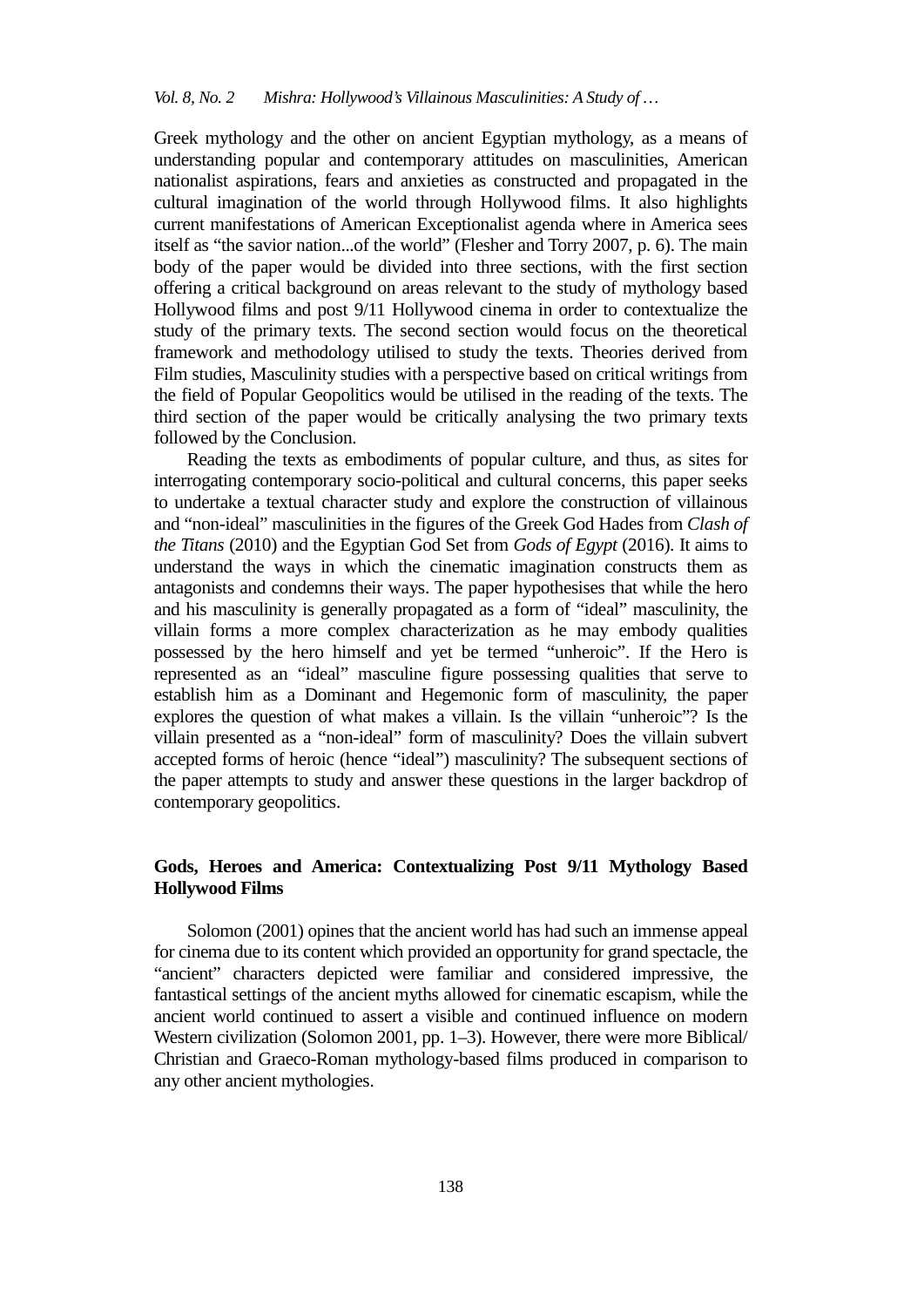## *Hollywood and the "Epic" Film Genre*

Mythology based "ancient" world films were produced as "epic" films in the twentieth century. The term "epic" film presents a host of difficulty in theorising as critics and scholars constantly debate on the terminology and the means to categorise films as "epic". Generally speaking "spectacular films set in the ancient and medieval past" (Burgoyne 2011, p. 1), are termed as epic films. One of the earliest scholars writing on the epic film is Derek Elley who identifies the  $20<sup>th</sup>$ century epic film as not "spectacular films, inordinately long films, heroic films, war films or costume films" (Elley 1984), which  $20<sup>th</sup>$  century studios and advertisers term as "epics", but rather films which utilise the "epic form" derived from epics of Classical Greek and Latin antiquity, specifically films showcasing events up to the end of the Dark ages. He says that the film epic has utilised one of the most ancient art-forms and "propelled it into the present day covered in twentieth century ambitions, anxieties, hopes and fantasies. The chief feature of the historical epic film is not imitation but *reinterpretation*" (Elley 1984). Deleuze (1997), while discussing the American epic film and its "historical" components, for instance in the films of D.W. Griffiths (*Intolerance* 1916) and Cecil B. DeMille (*The Ten Commandments* [1923, 1956], *Samson and Delilah* 1949), notes that the genre favours "the analogies or parallels between the one civilization and another: great moments of humanity, however distant they are, are supposed to communicate via the peaks, and form a 'collection of effects in themselves' which can be more easily compared and act all the more strongly on the mind of the modern spectator" (Deleuze 1997, p. 149).

Focussing on contemporary epic films, Burgoyne (2011, pp. 1–2) says,

Traditionally framed as an expression of national emergence and national consciousness, and strongly associated with the category of national cinemas, the contemporary epic, with its complex array of nested and overlapping production and distribution arrangements, has become the very exemplar of transnational and global modes of film production and reception.

*The Return of the Epic Film: Genre, Aesthetics, and History in the Twenty-First Century* (2015), edited by Andrew B.R. Elliott focuses on the return of the epic film genre in Hollywood after a generation of absence since the commercial flops of films like *Cleopatra* (1963) etc. with Ridley Scott's *Gladiator* (2000). He along with other essayists discuss this phenomena, and posit that a generation gap refreshed interest in the genre while the use of CGI and special effects cut the massive production costs and therefore facilitated their return. They reiterate that the epic film set in the past is an effective way of critiquing the present. Similarly, Martin Winkler notes that "Retellings of classical stories on film may show that filmmakers have used the ancient material consciously in order to comment on their own times or that they unconsciously reflect cultural trends" (Winkler 2009, p. 3). They act as a kind of "cultural seismograph" (Winkler 2009, p. 8), a concept which B.R. Elliott notes reconciles the idea of "ancient" or "historical" films as a vehicle for studying the present through the past while also not negating the film's earnest attempts to retell historical events (Elliot 2015).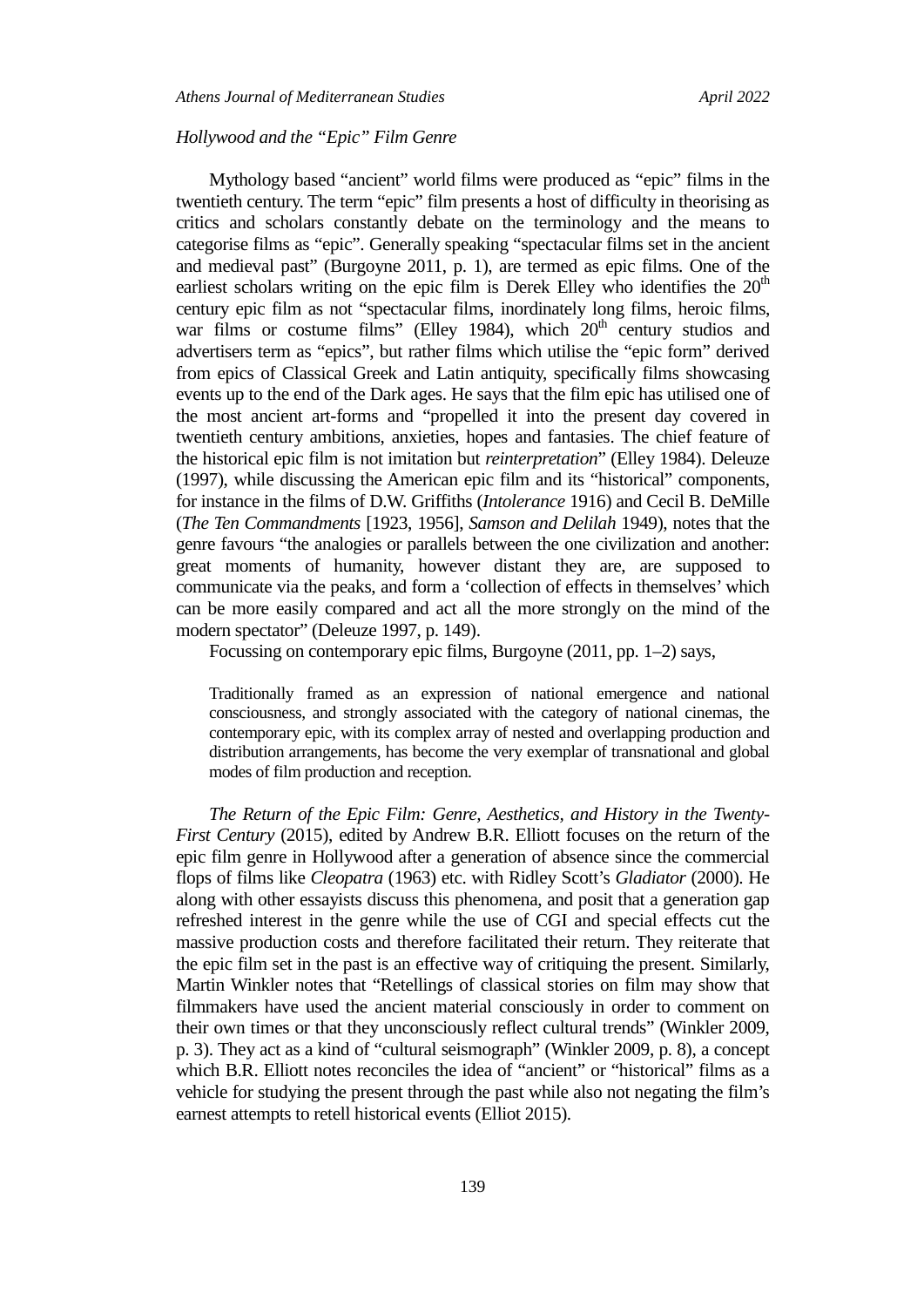Another important role played by "epic" films was its use as a vehicle to propagate dominant and hegemonic ideological agenda, emphasising Comolli and Narboni's (2009) assertion in "Cinema/Ideology/Criticism", that every film is political because it is the product of an ideological system. Films may therefore aid in maintaining the cultural hegemony of the dominant and the powerful. American "epic" films were likewise used to propagate an America centric and American supremacist world view. Flesher and Torry (2007) observe how Cecil B. DeMille's blockbuster Biblical epic *The Ten Commandments* (1956) which was based on the Biblical story of Moses and the exodus of the Jews from Egypt, responded to the anti-communist Cold war era by conflating Communist Russia with the Egyptians and tyranny, while the audience was supposed to identify with Moses as an American hero and a "type" of Christ, championing freedom and democratic ideals emblematic of popular American cultural and political values (Flesher and Torry 2007, pp. 71–96). America thus, takes centre stage in the staging and production of these films with the oppressed masses fighting the tyrant and espousing ideals of freedom, equality and justice being conflated with America and American values while the villain/tyrant in the "epic" film becomes a symbolic metaphor for America's current enemies. This same interpretive method has been adopted to view the current texts for study wherein it is postulated that the mythological heroes and God-heroes represent a "type" of American hero and represents America while the body of the "villain" becomes an interesting battle ground of contemporary fears and anxieties projected by America's mediascape as a danger to America, its values, its security and from a non-American hegemonic view, a challenge to its geopolitical supremacy. This dominant and highly ideological binary division constructed through post 9/11 cinema for a multinational, muti-cultural, multi-ethnic domestic and international audience therefore necessitates a critique of popular films to identify strands of conforming or subversive textual codes in relation to this dominant position.

## *Mythological Heroes and Villains: Archetypes from Myth to Cinema*

The images of the hero and the villain seen in any imaginative art conform to or are variations of archetypal images found in world myths. The theory of archetypes was given by Jung who considered myths to be an expression of a collective unconscious. He says that there "exists a second psychic system of a collective, universal, and impersonal nature which is identical in all individuals. This collective unconscious does not develop individually but is inherited. It consists of pre-existent forms, the archetypes" (Jung 1968, p. 109). Heroes and Villains are a necessary part of every story for fuelling the narrative and providing the necessary identification and emotive markers, while being designed to offer the audience, models of virtue and wickedness for emulation or condemnation. Alsford (2006, p. 2) notes that, "What a culture considers heroic and what it considers villainous says a lot about that culture's underlying attitudes – attitudes that many of us may be unaware that we have, and which represent cultural currents that we may be equally unaware of being caught up in". The concept of the hero has been embedded in the myths, legends and stories of every culture.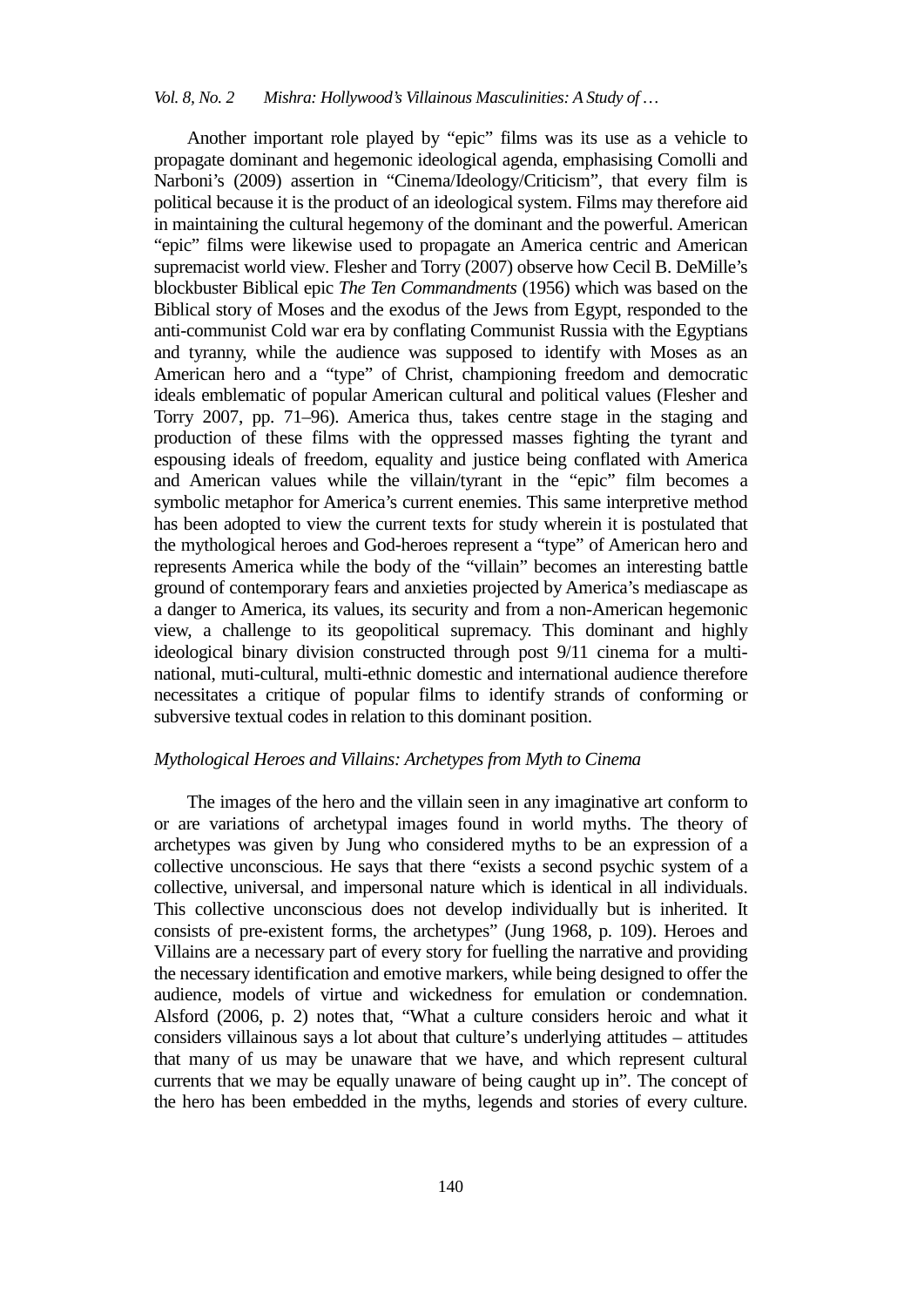LoCicero (2007) notes that "The mythic hero is also an amalgamation of a number of archetypal images, and as such is a part of our species' psychic inheritance, a universal constant that transcends culture and time". Western mythology has long been revolving around "the figure of an individual, usually male and often of godlike proportions, who is on a quest of some kind" (Byrne 2000, p. 3). In regards to most heroes in these early myths being male, Byrne (2000, p. 3) suggests that instead of viewing this immediately as a patriarchal conspiracy, one should understand that an exploration of the masculinity of the traditional hero will be able to provide insights about European and Western cultures and especially their "mythologizing of masculinity".

Campbell's (2004) concept of the monomyth and his observations on the journey of the archetypal hero across myths in his book *The Hero with a Thousand Faces* is a useful narrative schematic to approach the heroic quests depicted in contemporary films, and indeed the similarity of the heroic quest structure displays the enduring influence of ancient mythic patterns and the universality of the archetypal hero in "his" manifold −culturally, geographically and temporally varied− manifestations. He claims that there is a similarity in the fundamental structure of myths across the world, and that the journey of the archetypal hero goes through three basic phases of "*separation*—*initiation*—*return",* which forms a "monomyth". He observes that in a typical heroic quest myth, the hero goes on a journey wherein he is separated from his everyday common world and encounters the "supernatural", he has to fight "fabulous forces" and then triumphs over them. The hero finally returns back from his adventure with the "power to bestow boons" to his people (Campbell 2004, p. 28). A hero can be anyone who displays qualities that are considered admirable by society, and need not be only associated with myths of masculinity-glorifying warfare, battle prowess and physical strength. The heroic figure is an intrinsic part of the cultural heritage of any culture and community, and they maybe a mythical supernatural figure, a legendary figure or a real historical figure. But the common thread that binds them is that they have always accomplished exemplary feats, or have possessed noble qualities and done noble admirable deeds. The hero figure there is in some sense aspirational, inspirational, and due to their rootedness in a particular cultural set-up, ideological. As Alford (2006, pp. 39–40) observes,

The hero confronts the otherness of the world and seeks to overcome it, often via a willingness to set aside their unique powers thus rendering themselves vulnerable. By contrast, the villain revels in the power to control, to manipulate and ultimately to create a world in their own image…. The villain coerces, imposes and seeks to destroy anything that it cannot bend to its will. The hero takes the more dangerous path, the one that always runs the risk of self-destruction as a consequence of selfsacrifice and abandonment to the world.

The ultimate moral framework that defines a person or an action as heroic or unheroic is according to Alsford defined by the utilisation of power. He says that "each one of us can be said to possess power by virtue of our very existence, it is what we do with it, or choose not to do with it, that renders us either heroic or villainous". Significantly, it must also be understood that as Christopher Vogler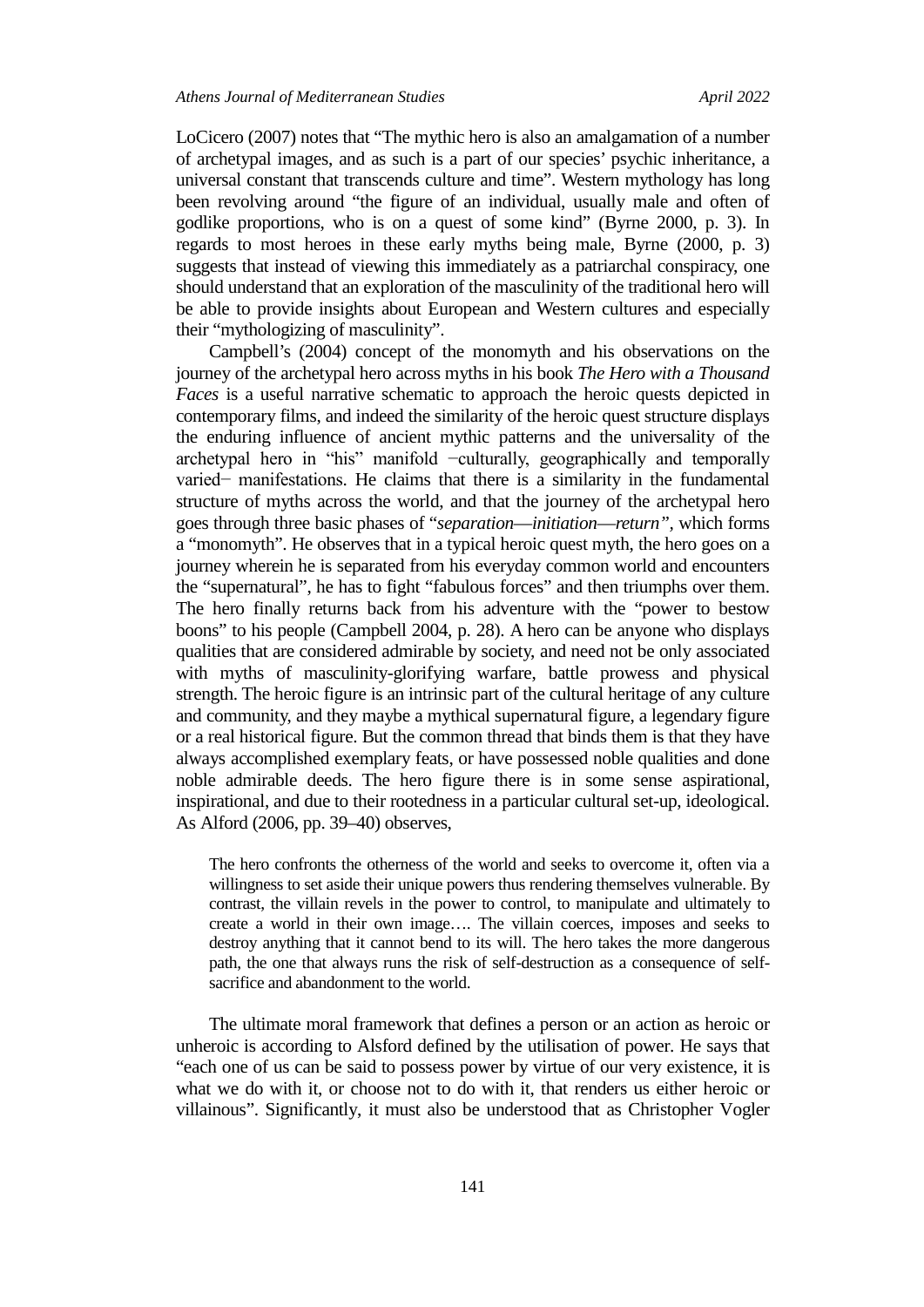#### *Vol. 8, No. 2 Mishra: Hollywood's Villainous Masculinities: A Study of …*

notes, from the villain's point of view, he "is the hero of his own myth, and the audience's hero is his villain" (Vogler 2007). In the cinematic text, the hero and the villain is sometimes clearly defined for the audience, however ambiguity and complexity in characterisation makes the depiction more powerful and nuanced, rising above caricatured two-dimensional hero/villain-good/evil dichotomies, and renders them more "real". The villain figure is required in the narrative to perform several functions, either to initiate the hero's journey, provide a character for the hero's required triumph for narrative satisfaction, and within Jungian studies, symbolises the dark energies of the self that needs to be vanquished for the triumph of the self (hero as the self). It can sometimes be a seductive figure, blurring the boundaries of socio-cultural morality and propriety, and serve as a study of human psyche in relation to the desire and consequence of unchecked power. Within the field of popular geopolitics, the figure of the "villain" however can be studied as representative of the dominant ideological formation of the "other", be it racial, ideological, religious or geographical "other", reflective of the state of contemporary geopolitics and concurrent national fears and anxieties. While concomitantly, the hero becomes a representative of the nation's collective consciousness and a receptacle of the nation's cultural imaginations with regards to national security, a symbol of its strength, hopes and aspirations.

#### *Post 9/11 Cinema and the "Villains" of America*

Scholars in the last few decades have increasingly focused on the use of mass media including films, television, radio, video games, YouTube content etc. for propagation of certain ideological agendas which benefit the United States of America and attempt to overtly/covertly garner support for their political and military actions. Lissovoy et al. (2016) talk about the ideological use of popular screen based cultural artefacts which are aimed at youth consumption like the firstperson role playing game *Call of Duty* (2003) [video game]; *World War Z* (2013)*, Dawn of the Planet of the Apes* (2014), and *The Hunger Games* series (2012-2015) [film]; and the YouTube channel of Swedish gaming-vlogger PewDiePie (online interactive media). According to them these artefacts are strategically brought into the arena of global politics in the age of "war on terror", in order to influence young people into identifying with the rhetoric of this conflict, including the aggressive policies and actions employed by the US government and providing ideological support with regards to their role in ongoing global conflicts. Dodds (2008b, p. 227) discusses the role of Hollywood films in "making and circulating images of terrorism" and directs his attention at the "military–industrial–media– entertainment complex" (Dodds 2008b, p. 232), and its production and dissemination of content (especially Hollywood films directly dealing with political and military matters with US involvement) which are state-centric and positive of the military (many times because of the support provided by the State and the Military in the production of these "war films"). Post 9/11 and the "War on Terror", the "terrorist" in Hollywood films and other media was increasingly imagined as a homogenized Islamic/Middle-Eastern "other" (Nayak 2006, Khalid 2011, Lissovoy et al. 2016). Boggs and Pollard (2006) discusses the construction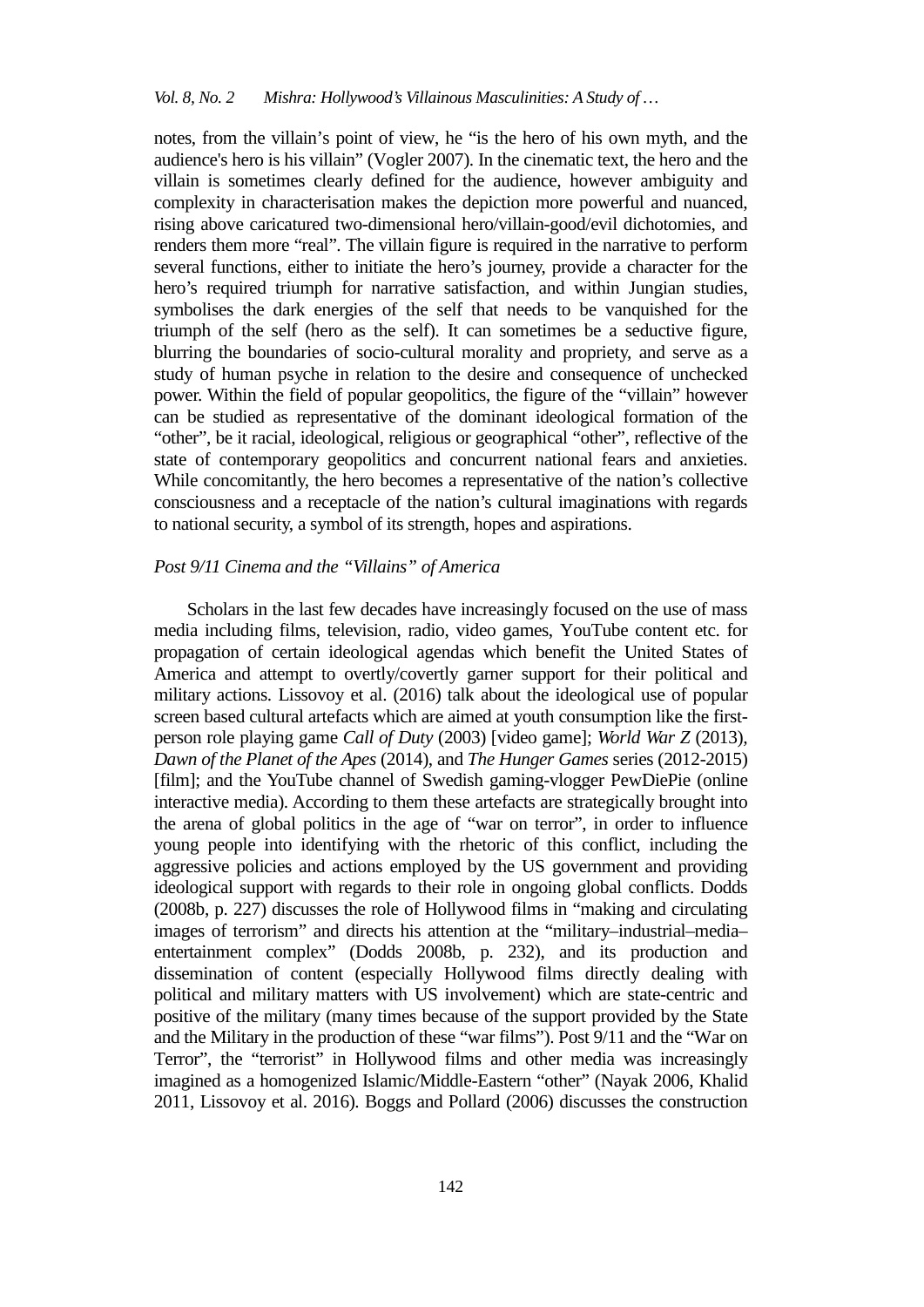and representation of the "terrorist" (the villain figure) in Hollywood films wherein the villain/villains change based on contemporary geopolitical concerns and have variously been depicted as Nazis, Orientals, Serbs, generic Communists while in current climates they are overwhelmingly Arabs and Muslims who need to "be identified, fought, and destroyed, usually by (white) male heroes armed with maximum force" (Boggs and Pollard 2006, p. 346). These studies focusing on contemporary multi-media content analyses the depiction of the figure of the "terrorist" who is identified as a danger to the "West", to USA and also to the world, and the ways in which the threat is mitigated, variously normalizing war, images of violence and torture, and military conflict initiated by USA. The "terrorist" figure as the villain is embedded with meanings designed to serve the dominant hegemonic ideological formations propagated by the American state while texts critical of this construction also focus on the villain figure to provide alternative narratives to the one dominant in American visual culture.

Post 9/11 fantasy cinema as allegorical texts, have greater freedom to engage with the socio-political and cultural milieu of the times and are able to provide multiple ways of representing the anxieties, the fears and pre-occupations of the people in the shadow of 9/11 and the "War on Terror". As McSweeney (2017, p. 6) notes:

Given the cultural resonance of the 'War on Terror', it comes as no surprise that many allegorical films were able to bear witness to this fractious period, mirroring the events of the decade in the form of alien invasions, zombie outbreaks, superhero films, disaster films or even 'torture porn', each projecting their narratives through the prism of 9/11 and the 'War on Terror'.

With the purported "return of the epic film" in the twenty-first century and the traditional connection of the "epic" film with national imaginary and national consciousness, mythological "epic" films too maybe seen as allegorical fantasy texts based on mythological sources produced in the same environment as superhero films, zombie films, disaster films etc. and justifies the current paper's interest in viewing the primary texts as ideological products responding in various ways to the pre-occupations of the era.

The post 9/11 resurgence of the superhero film and its unprecedented boxoffice success has made the first decade of the twenty-first century known, according to Gray II and Kaklamanidou (2011, p. 1) as the "superhero decade". They note that the superhero film was a highly successful and lucrative means to fulfil the need for heroic figures during times of great upheaval post 9/11 (Gray II and Kaklamanidou 2011, p. 3). Significantly, the resurgence of the superhero film with its elements of renewed patriotism and nationalism evident in the plot and characterization of the film, specifically in the figures of the superhero and the villainous "other", also invokes the parallel return of the mythology based "epic" film in the twenty-first century with its "superheroic" heroes and authoritarian/ dictatorial villains (reminiscent of the dictators/authoritarian regimes of the US designated "Axis of Evil" countries namely Iraq, Iran and North Korea). This need for heroes and concurrently "evil" villain figures to be vanquished as popular culture's attempts to negotiate contemporary geo-political events, and the fears,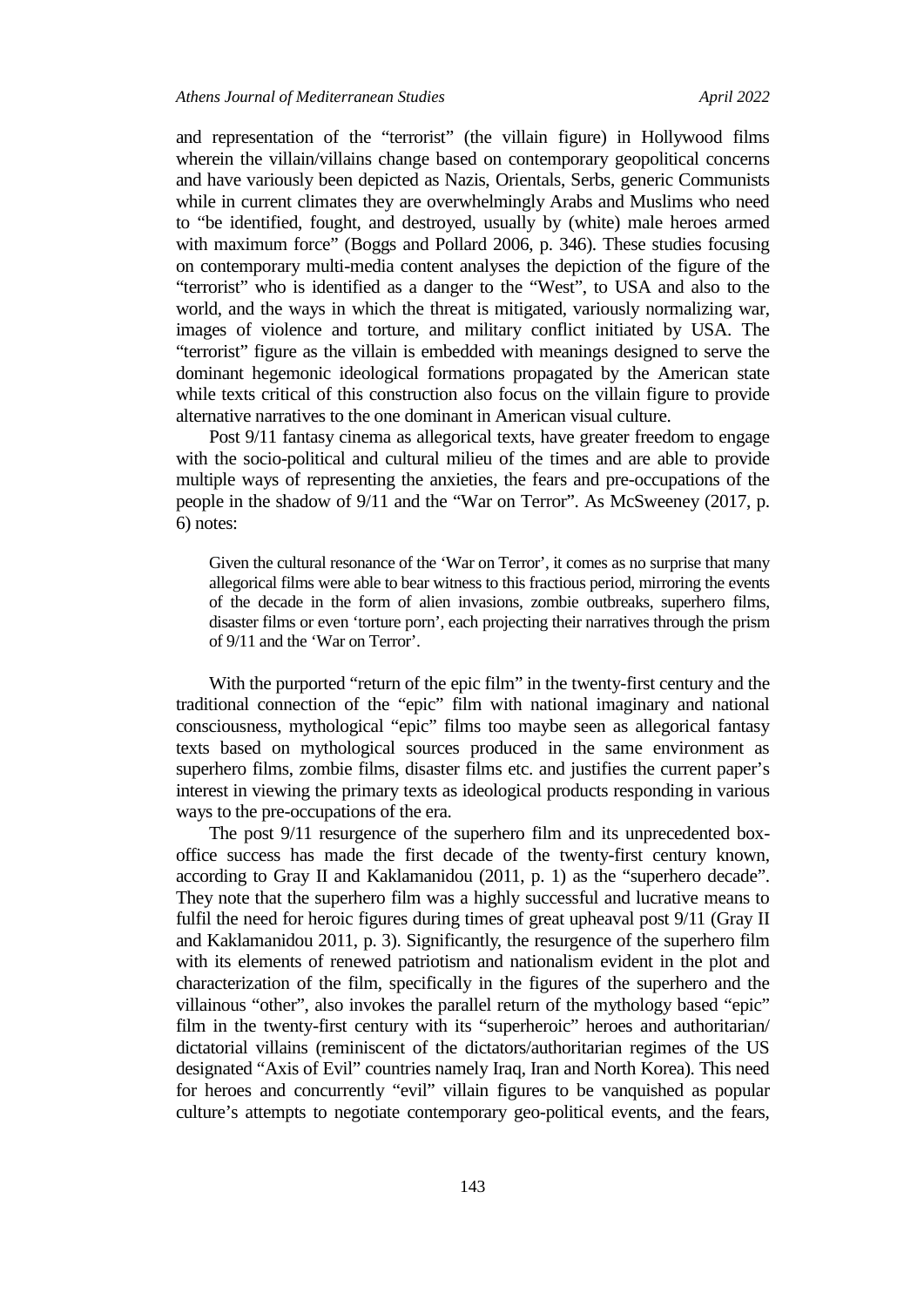desires and anxieties of a nation is an important strand of thought pervading the study.

#### **Analytical Framework: Popular Geopolitics and Films**

Geopolitics, geopolitical power and geopolitical imagination are some of the terms prevalent in both academic and non-academic (for instance news media) circles and have been extensively used in this paper. As Dittmer and Dodds (2008, p. 441) note, geopolitics can be seen as "a discourse and a practice engaging in the creation of geographical relationships and orders so that global space becomes divided into simplistic categories such as good/evil, threatening/safe and civilised/ barbaric" with popular geopolitics referring to "various manifestations [of political and geographical world ordering] to be found within the visual media, news magazines, radio, novels and the Internet". Dittmer (2005), deriving from the work of G. O´Tuathail, S. Dalby, and J. Sharp succinctly summarises popular geopolitics as "the construction of scripts that mold common perceptions of political events" (Dittmer 2005, p. 626). Dodds (2008a, p. 1622) discussing the field of popular geopolitics, as "a sub-set of critical geopolitics" focusing on popular culture, looks at "how film might be used to consider not only the representational politics of depicting spaces, power and identities but also to investigate their creation, articulation, negotiation and contestation" (Dodds (2008a, p. 1623). Utilising insights from popular geopolitics, Dittmer (2013, pp. 2–3) studies the nationalist superhero sub-genre and seeks to

...reposition the role of superheroes within popular understandings of geopolitics and international relations from being understood as a "reflection" of preexisting and seemingly innate American values to being recognized as a discourse *through which*  the world becomes understandable. In this view, the pop-cultural dimensions of politics (e.g., superheroes) are neither the result of political meta-beliefs (such as American exceptionalism) nor the condensation of economic ideology. Rather, superheroes are *co-constitutive* elements of both American identity and the U.S. government's foreign policy practices.

The above illustration of the application of insights from popular geopolitics onto superhero films reveals how popular culture artefacts are not only reflections and representations of various contemporary nationalist, geopolitical and sociocultural concerns but also "co-constitutive" elements for the production of identity and in various ways legitimating/contesting/reworking state policies. This understanding underscores one of the primary research questions of the paper as the study attempts to explore the ways in which contemporary mythology based "epic" films can be read in a post 9/11 and "War on Terror" world either as a means of propagating and legitimating an idea of American supremacy or contesting/subverting the same and providing alternate models of conduct. Theoretically drawing on the critical worldview derived from popular geopolitics, an analytical framework is received to study the primary texts.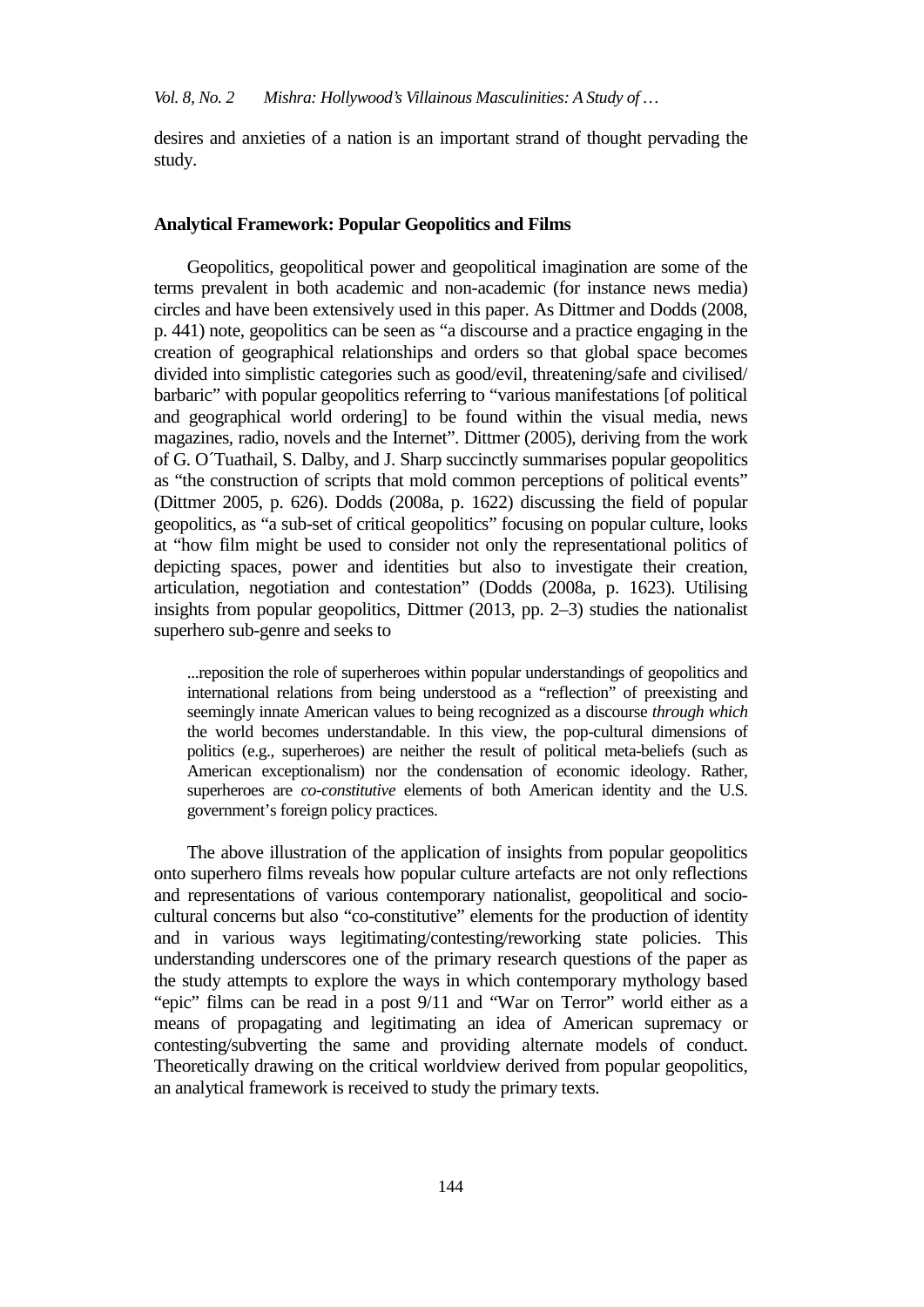## **Theorizing Masculinities: Constructing Masculine Images for Consumption**

Connell (1987), divides masculinities into four types based on their positions in relation to one another. They are hegemonic, complicit, subordinate and marginalized. The relations among the four positions are hierarchical with hegemonic masculinity occupying the dominant position. It has also been noted by Connell that men occupying hegemonic masculine positions are statistically low in number but they are definitely the norm. Connell and Messerschmidt (2005, p. 832) embodied the currently most honored way of being a man, it required all other men to position themselves in relation to it, and it ideologically legitimated the global subordination of women to men". They claim that "at a society-wide level...there is a circulation of models of admired masculine conduct, which may be exalted by churches, narrated by mass media, or celebrated by the state. Such models refer to, but also in various ways distort, the everyday realities of social practice" (Connell and Messerschmidt 2005, p. 838). This conception is significant because it establishes the position of films, as mass media, in disseminating dominant forms of masculinity and also influencing everyday social practices. Jeffords (1994) says that Hollywood films played a major role in providing images of ideal masculinities for the audience and specifically discussing the Reagan era, states that the masculine characters in the most popular films of the time provided narratives against which American men and women could "test, revise, affirm, or negate images of their own conception of masculinity" (Kindle).

 It has been noted by Connell (2000, p. 84) that "To say that a particular form of masculinity is hegemonic means that it is culturally exalted and that its exaltation stabilizes the gender order as a whole. To be culturally exalted, the pattern of masculinity must have exemplars who are celebrated as heroes". Complicit masculinity is understood as a form of masculinity which is complicit with the hegemonic project without having to necessarily enact it and overall benefits from the patriarchal dividend. Subordinate masculinities in contemporary European/American society may refer to gay men whose homosexuality is easily assimilated to femininity. Heterosexual men who blur this line too may be considered in a subordinate position. The interplay of gender with other structures like class and race may bring other masculinities, termed marginalized masculinities which can be used to categorize non-White or disabled masculinities (Connell 2005, pp. 78–81). She emphasises that these terms are "not fixed character types but configurations of practice generated in particular situations in a changing structure of relationships" (Connell 2005, p. 81).

Shamir and Travis (2002, p. 1) note that "we tend to cling hard to some of the most well-entrenched truisms about masculinity: that it connotes total control of emotions, that it mandates emotional inexpressivity, that it entraps in emotional isolation, that boys, in short, don't cry". Heroic male characters generally subscribe to traditional stereotypes of dominant masculinity with their emphasis on physical strength, battle prowess, sexual virility and display of courage and bravery, while display of emotions and vulnerability is traditionally considered a sign of weakness. In this continued effort to construct ideal masculinity, men's lack of a language to articulate emotion and constant show of strength and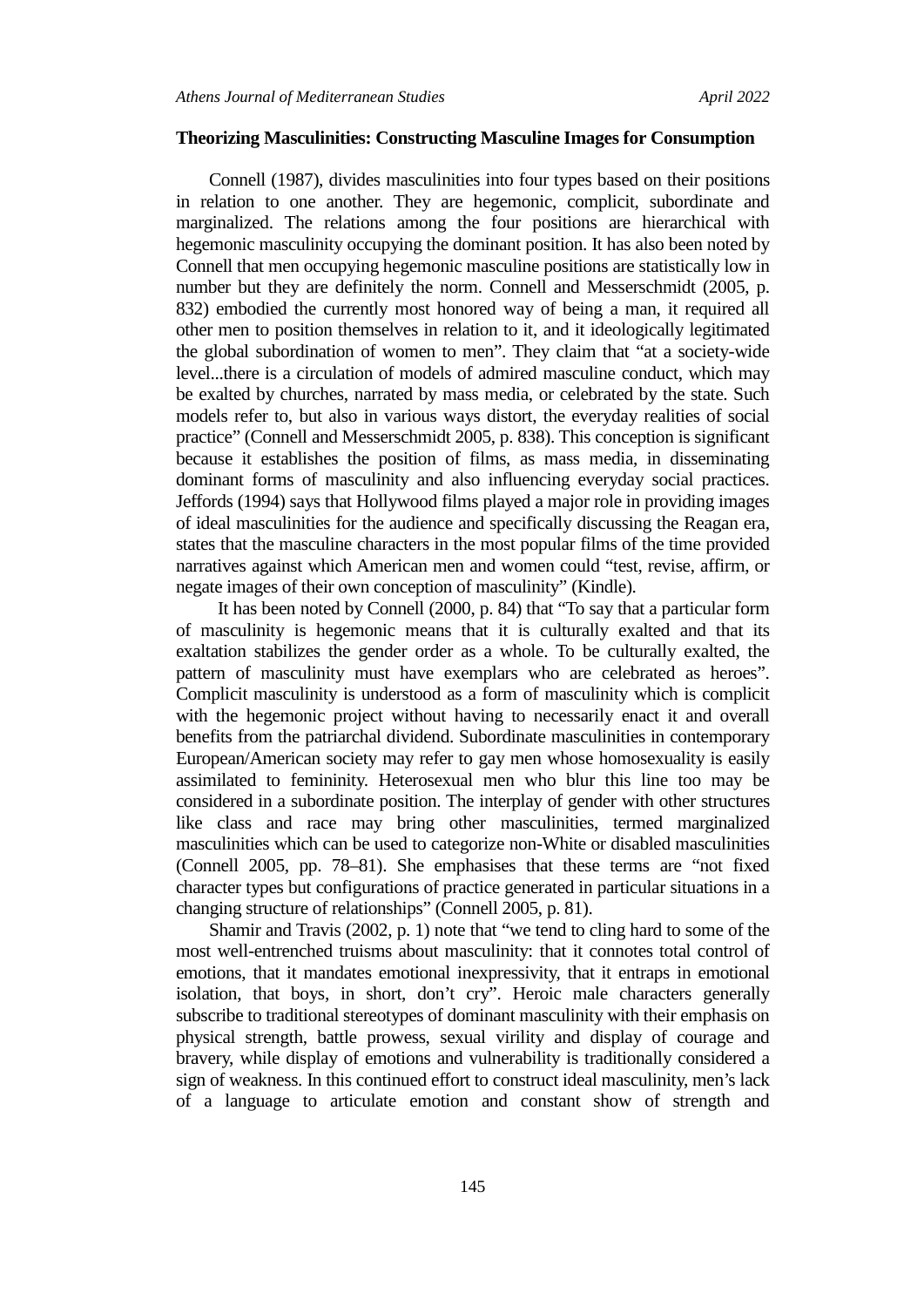invulnerability become significant points of enquiry in order to reveal whether the male heroic characters depicted in the films subvert or conform to traditional masculine stereotypes. Seidler (2006) emphatically notes that, "When we think about power and difference, we are not only thinking about relationships between men and women; we also have to think about different sexualities and the complex relationships that separate diverse masculinities. We cannot forget about issues of class, culture, 'race' and ethnicities and how these set up relationships of power and entitlement between different masculinities" (Seidler 2006, p. xiii). This paper following Seidler seeks to engage in an inclusive non-reductionist and intersectional study of masculinities in the primary texts to understand contemporary and popular notions of ideal and non-ideal men and masculinities, and cultural imaginations of contemporary American manhood.

#### **Methodology**

This study attempts a textual reading of the films selected for study while contextualising them within the significant socio-political and cultural events of the era. The analysis targets the specific genre conventions of the "epic" film and its' contemporary transnational evolution, the symbolic and ideological codes embedded in the text and the representations of masculinities within a heroicideal/villainous-non-ideal characterisation spectrum.

## **Case Study**

The selected films deviate from the original myths in several ways; however, this study would eschew an attempt to assess the level of authenticity of the cinematic texts. The study understands that the cinematic characters were derived from the original Ancient Greek and Egyptian mythological figures and reinvented for contemporary audiences. This re-invention hence, becomes a domain of particular interest as it can shed light on prevalent notions of ideal and non-ideal masculinities and the ideological construction of the villain figure.

#### *Hades: Revengeful Usurper or Zeus' Victim?*

The film begins with a voice-over narrating the war between the Titans and their offspring the Olympian Gods, and the eventual victory of the Gods. The "earthly" realms are divided between the Gods with Zeus becoming the "King of the Heavens", Poseidon "King of the Seas" and Hades "tricked by Zeus, was left to rule the underworld in darkness and in misery". Hades being tricked into residing and ruling the underworld is identified as the source of his rebellion against the status quo and desiring more power than Zeus, the ruler of the Olympian Gods. The tale begins with Spyros, a fisherman finding a casket adrift in the sea, which when opened, revealed the film's hero Perseus as a baby along with his dead mother's body. He adopts the baby and raises him with his wife Marmara.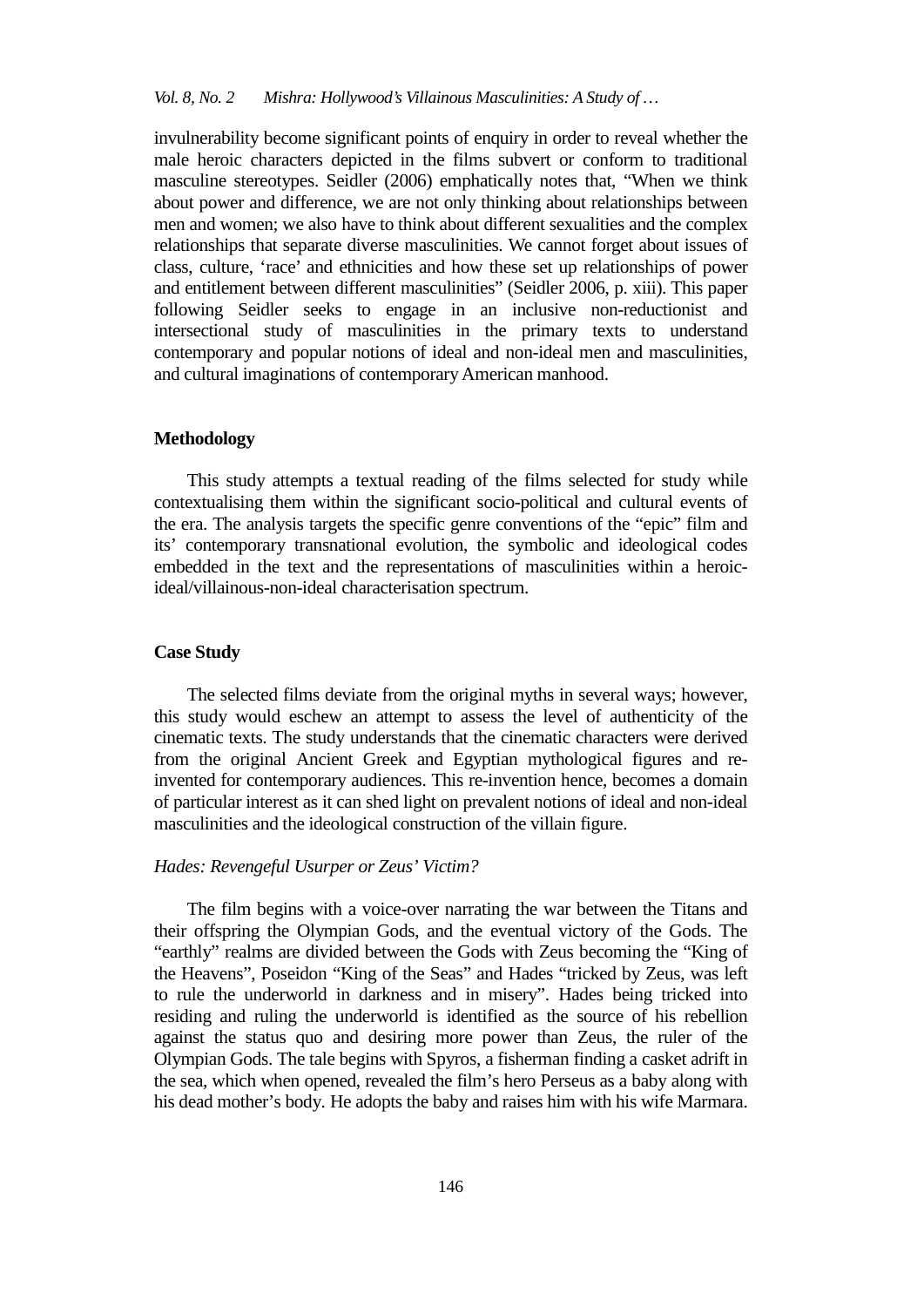He is the one who sets up the first ideological and ethical tussle between tyranny and benevolent justice by uttering in despair after a series of divine mandated community-level and personal misfortunes that, "One day somebody's gonna have to make a stand. One day somebody's gonna have to say "Enough". He hopes for the arrival of a hero who will fight against the tyranny of the Gods who give human beings a hard life, disease, "scraps" in his words, as unjustified punishment (specifically hitting the poor and the weak the hardest) for defiance of divine authority by powerful others (generally the powerful earthly rulers). He rails against the Gods' continued desire that humans "love" them which the narrative exposition reveals to be the source of the power of the Gods. Justice, benevolent governance and equitable distribution of resources are set up as desirable qualities for the ruler (here divine rulers) against abuse of power and disproportionate use of coercive force on the largely innocent populace. The hero is therefore established as the saviour and his actions against a tyrannical ruler as a necessary moral imperative. His victory over the designated villain and the oppressive system will ideally lead to the establishment of a society better than before. The hero brings forth justice and fights for the oppressed and his actions are considered as justified. This justification for the use of violence and the vanquishing of the villain or the villain's henchmen/monster as a fight against tyrannical practices is a similar trope seen in contemporary Hollywood comic book superhero films. As the American superhero fights to save America and the world, Perseus too can be seen as a "type" of American hero produced from the mythology re-inventing factories of Hollywood. The ideological and moral justification for his fight is created by the cinematic construction of tyrannical practices, oppressive systems, unjust authoritarian figures, power hungry villainous figures, collectively leading to the persecution of the innocent. This depiction of the tyrannical environment and the fight of the hero of justice and freedom--- Perseus, symbolically resonates with the political rhetoric created by the American government and the American mediascape around the American soldier fighting to defend America and world against the international forces of terrorism/tyranny within the highly propagandized "War on Terror" or "Global War on Terror" narrative. Perseus at the beginning of the film is a simple fisherman's boy but according to his adopted father Spyros, because the Gods chose to save him for a reason from certain death, he will one day be going on a great journey. This foreshadows his eventual heroic quest and establishes his greater destiny within the games of Gods and mortals than a simple fisherman's boy. Perseus begins his quest when there is a great upheaval in his normal life with his family's demise as collateral damage of divine punishment (meted out by Hades to the soldiers of Argos for destroying the statue of Zeus), and hence, following the Campbellian pattern, he goes on a heroic journey, vanquishes the villain and returns as a powerful individual. He is pictured as strong, brave, with impressive physical musculature. However he is not completely emotionally stoic or lacking in a language to express emotions, as he expresses affection for his father and has a healthy bond with him. He breaks into cries of anguish at the death of his loved ones, subverting the trope of the "boys don't cry". However his emotional vulnerability is not dwelled on for long and displayed only for dramatic fulfilment frequently sandwiched between important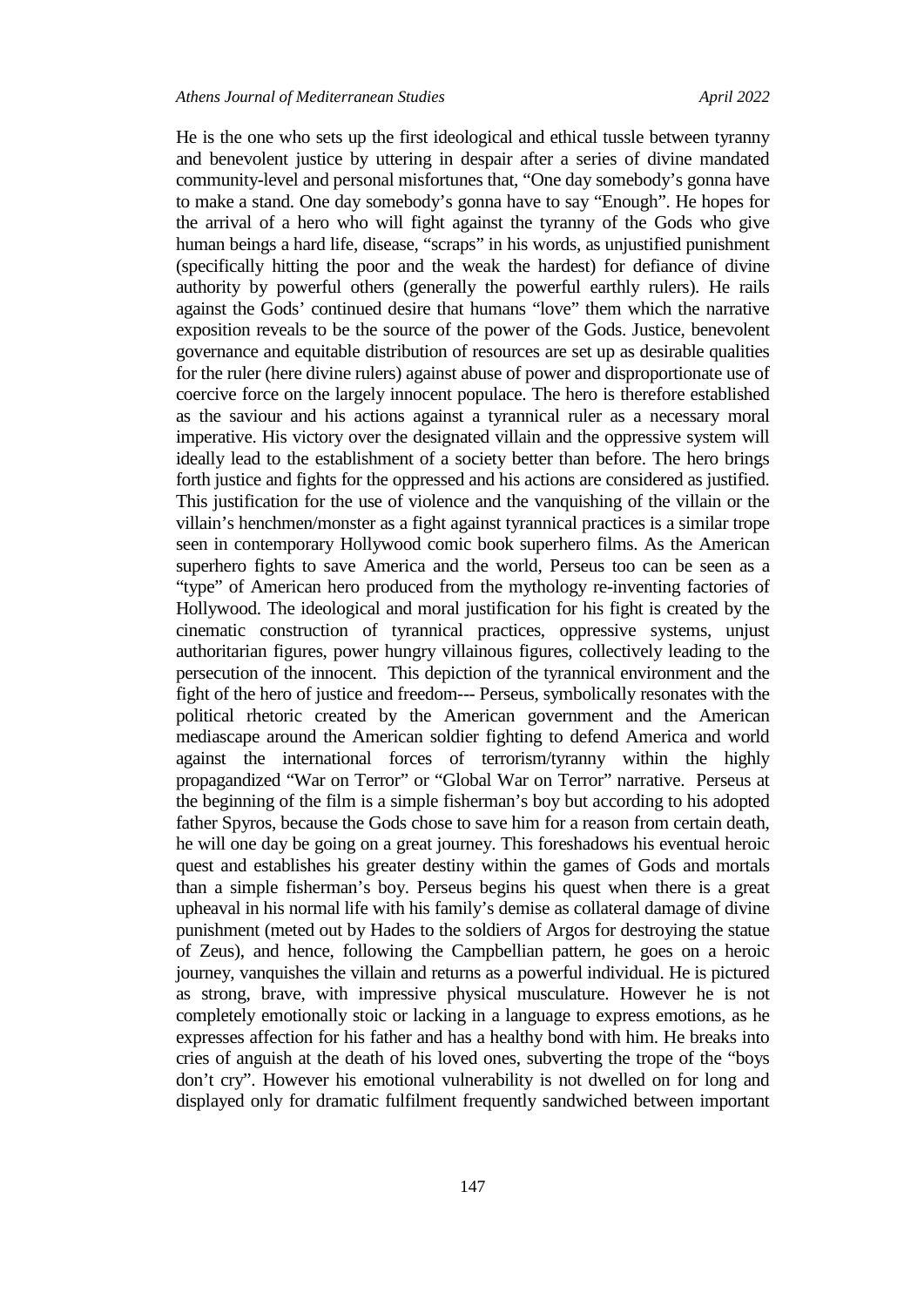plot expositions or action sequences. It also continues the trend in action films where the larger than life hero is only allowed to express vulnerability and "feminine" emotions at times of extreme grief.

The villain figure however is kept nebulous at the beginning with the "Gods" as a broad tyrannical and hence, villainous force. Without sympathy and compassion for the mortals who in the cosmological universe of the film are the source of the Gods' strength and immortality through their belief, worship and veneration of divinity, the Gods seem a powerful tyrannical force. But the levels of villainy differ as the film proceeds.

An analysis of the text reveals actions harmful towards innocents being perpetrated by both Zeus and Hades. Zeus is shown to have impregnated Danae by impersonating her husband King Acrisius, as punishment for his defiance of the Gods and his assault on Mount Olympus, the seat of their power. He also turns Acrisius into a monstrous being known as Calibos who eventually aids Hades' efforts to impede Perseus' journey. He further directs Hades to punish those who defy the gods, in this instance the Kingdom of Argos, due to which many innocent people are injured and killed. He does not have to face any consequences for his own immoral and cruel actions due to his position of power as the Chief of the Gods. Hades while punishing the mortals under Zeus' orders has another agenda of his own, as he seeks to undermine Zeus and replace him as revenge for Zeus tricking him to rule the Underworld and being confined there. His method is to eliminate mortals as Zeus and the other Gods derive their power from the mortals' worship while Hades does not need their veneration anymore as his power is fuelled by the fear of mortals. He threatens to unleash the Kraken on the Kingdom of Argos, unless Princess Andromeda, the daughter of King Cepheus and Queen Cassiopeia of Argos is sacrificed, revealing his cruel and apathetic side. Hades is eventually forced back to the Underworld and his plans are foiled by the hero Perseus, but nevertheless as a god, he escapes divine justice for his crimes. The narrative establishes Hades as the major villain, as he challenges the status-quo of Zeus' rule over the mortals, threatens large scale destruction of human lives by unleashing the monstrous deep-sea giant squid like creature, the Kraken. He is needlessly cruel, abuses his power, has no compassion or kindness for living creatures and is merely focussed on his revenge, by destroying Zeus and assuming the power for himself.

Hades seeks to attain power through two means- one is through fear and intimidation and the second military coercion with the goal being to destabilize the world order where Gods are worshipped and thereby gain power. When he threatens the destruction of Argos unless Princess Andromeda is sacrificed, thereby, fomenting anarchy, fear and rebellion in the state through the doomsday prophet and the leader of the Cult of Hades-Prokopion, his aim is to break the bond between the mortals and the Gods so that the mortals do not love or worship the Gods anymore. He uses tactics of military coercion when he unleashes the Kraken and his own massive divine powers against the mortals to break their resistance and create instead feelings of fear for Hades, which in turn increases his power. His manipulation of Calibos, Prokopion, and Zeus reveals his cunning while also being a testament to his intelligence and brilliance in military style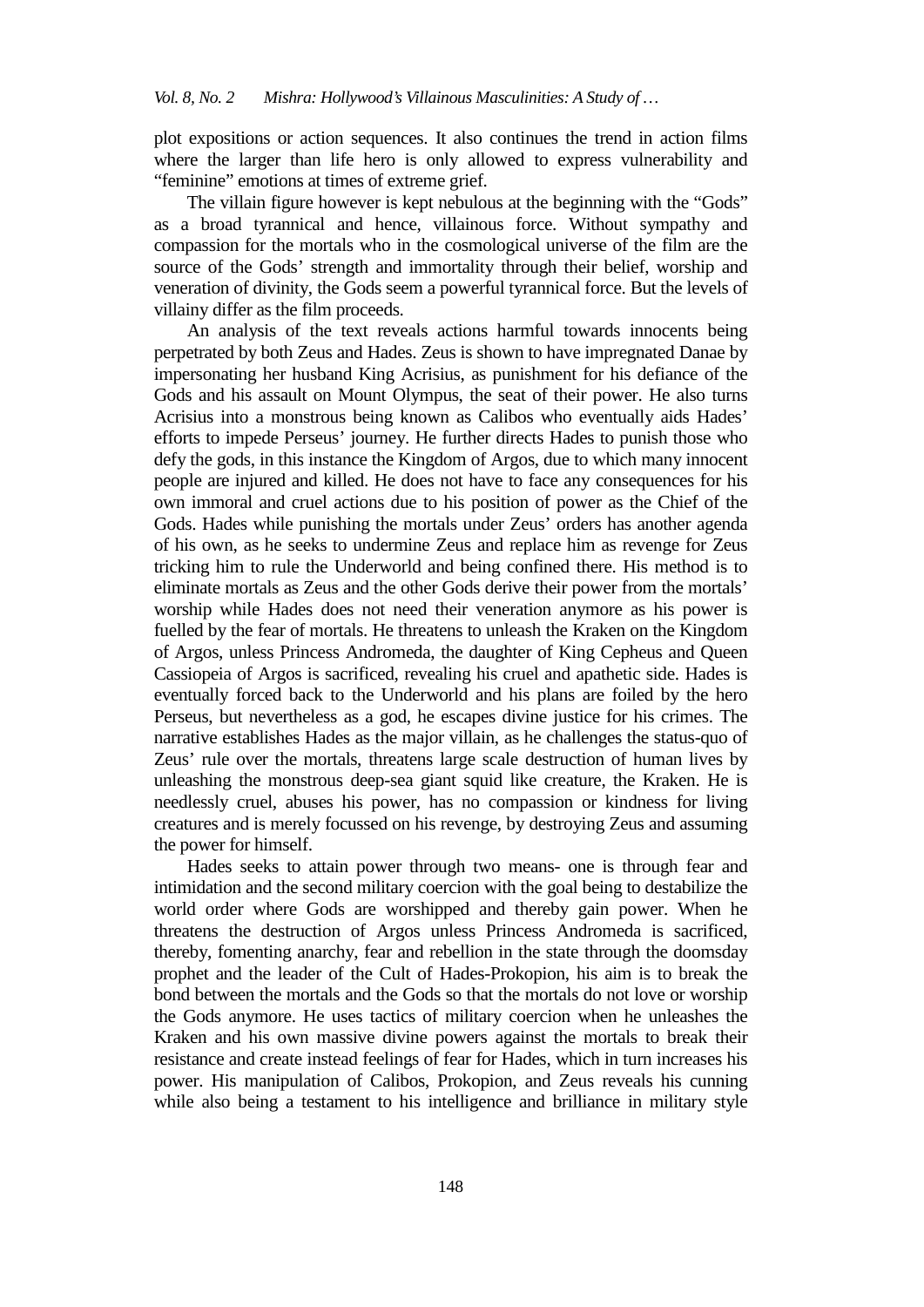strategic manoeuvres utilising both overt displays of his might as well as covert means of destabilizing the order to gain power. Even though he is pictured as a middle aged man, he is in his prime and the actor playing Hades, the English actor Ralph Fiennes ably manages to harness Hades' lean, power-hungry demeanour, cruel angry eyes and his hulking stance. As he is a divine figure, he does not need to have sword fights or display his body musculature, instead using his supernatural powers to fight. He is shown as a man with a thick black beard and a receding hairline with wild voluminous hair, clad in dark, shadowy robes while the other Gods wear shining white and golden armour and clothes. A darker lighting and shadow effects are used when he appears on the screen to contrast him with the supposedly benevolent God Zeus, whose beard and hair are trimmed, while bright lighting is used during his appearances. The visual depiction of a divine patriarch in most religious inspired art is that of a bearded long haired aged man, be it Zeus, Odin, the Norse God or Yahweh, the Judeo-Christian God. This visual suggestion of Hades as a similar powerful divine patriarch but twisted and villainous is achieved through the manipulation of the popular iconography of the divine patriarch figure. His power is established in this way. His might, cunning and his deified status present a character that could be a hero and an ideal form of aged but powerful masculinity. His motives to overturn Zeus' rule also seem justified as Zeus had wronged him by dishonestly making him the King of the Underworld, in essence condemning him to rule and reside in a terrible place. He also was following Zeus' orders when he was punishing the mortals, thereby making his actions legal even though cruel. It was Zeus who gave him permission to "turn them on each other" so that the mortals return to the "arms" of the Gods. In this way he subverts the idea of a one-dimensional male villain figure, who is almost a caricature of twisted masculinity. His character challenges the idea of Zeus as the "good" God, as Zeus constantly abuses his power, be it the horrific act of raping Danae or ordering the use of undue force on mortals as punishment for their defiance, all in an effort to maintain his own power and rule. Zeus' moral ambiguity in the text makes him a softer villainous figure, whose goal of maintaining power is proposed in the narrative as justified while Hades is presented as the unjustified cruel usurper with his reliance on fear as divine fuel. Hades' cruelty and use of undue force and his apathetic manipulation of mortals however makes him irredeemably villainous. His authoritarian style, use of undue force on innocents, thirst for power, reliance on fear, and motivations of revenge however make him a twisted cinematic fantasy of a real-life dictatorial figure or even a terrorist figure like Osama bin Laden. American propaganda has relentlessly over the years peddled the idea of a dominant America being infinitely more preferable to other nations or regimes even though there might be several problematic actions executed over the years by the American state, be it manipulation of weaker states, proxy-wars, regime-changes etc. These other nationstates, organisations, communities or figures could be whoever the American media, the American State, and/or mediums of popular culture like films, TV shows, comic books etc. designate as the villains of the world. Zeus then with his pre-occupation with maintaining the power status-quo and focussing on the mortal's continued "love" and veneration for the Gods easily fits into the popular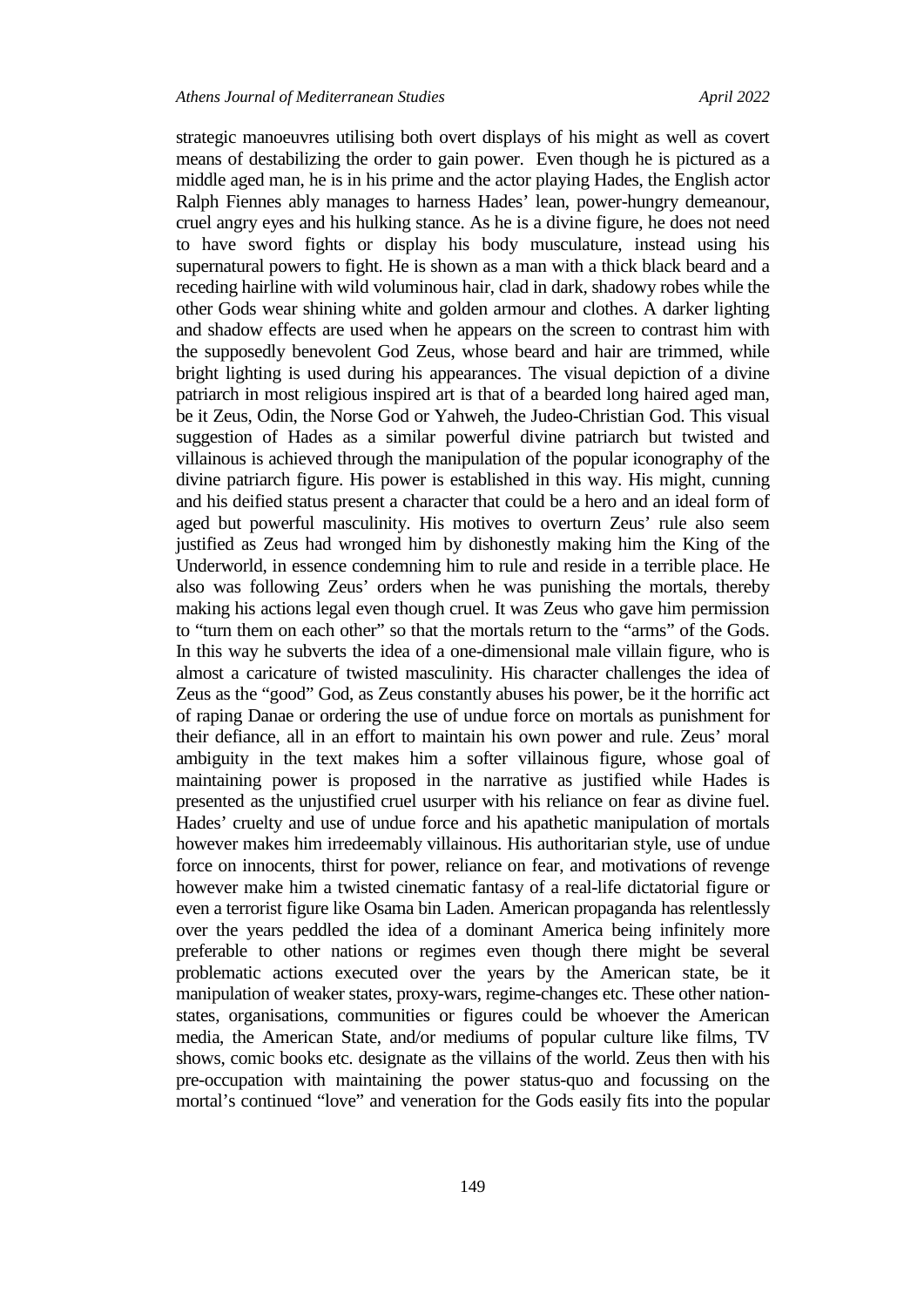perception of America itself, both in the eyes of non-Americans and the constructed image marketed by the American propaganda machinery. He says that the mortals' "insolence has a price" and "like children they need to be reminded of the order of things". This evokes the persistence in popular culture of texts glorifying America and the silencing of their detractors as a way of maintaining their geopolitical supremacy. Perseus and his heroic quest to save mortals from a dictatorial cruel villainous figure like Hades, is then established as a hero, and therefore an ideal form of masculinity. However it is unclear how Perseus challenged the tyrannical rule of the Gods as he was actively fighting to defeat Hades and the Kraken, and not the rule of the Gods. It is left unresolved if the Gods and their rule changed for the better at the end of the film. Hence, foregrounding him as the hero of justice who will finally say "Enough" to the Gods, remains hollow. Zeus and his morally ambiguous characterisation is left unresolved at the end, as the audience only sees him as not being angry at mortals anymore and offering immortality to Perseus, his son. His abuse of his filial duties by asking Perseus to go on a dangerous quest, offering immortality only when Perseus is successful in saving Zeus' rule, having no qualms in punishing mortals for questioning the Gods even if he does not want their complete annihilation or oppression like Hades, does not make him a "good" heroic character and therefore not an ideal form of masculinity. It can therefore be suggested that both Hades and Zeus complicate the idea of good and evil, of hero and villain and of "ideal" and "non-ideal" masculinities despite their status as powerful Gods. Indeed their amoral/immoral actions prove them as non-heroic and therefore falling into the spectrum of "non-ideal" masculinities.

## *Set: Usurper, Saviour, Harbinger of Change*

Set in *Gods of Egypt* ushers in change in the ancient God-ruled kingdom of Egypt and is a catalyst to pave the way for a more compassionate and egalitarian set of deity-rulers. Prior to his rebellion against Osiris, the Egyptian Gods and especially the protagonist Horus is depicted as indolent, hedonistic, selfish, apathetic to his mortal subjects and secure in his privilege as the next heir to the throne. The tale follows the growth of Horus when his previous power and privilege is challenged and decimated by Set's rebellion and murder of Osiris, whereupon he seeks the help of a mortal thief named Bek to regain his lost power.

The film begins with the narrator, an older Bek providing the background of the Egyptian Gods and their place in Egyptian society as both divine figures and earthly rulers. Egypt is understood as the birthplace of all civilization, and a paradise worthy enough for the Gods to reside along with their "lesser creation" man. The Egyptian Gods looked like humans but were taller with gold running in their veins, more powerful with superhuman abilities, and possessing the ability to transform into "all manner of terrifying beasts". Egypt was divided between two brothers by their father Ra, the God of Light who ferried the sun across the sky and kept the demon of Chaos, Apophis at bay. The narrator says that among the two "mighty" brothers, Osiris, the God of Life was "the beloved King of all the lands made bountiful by the Nile", while his brother Set, ruled the far barren desert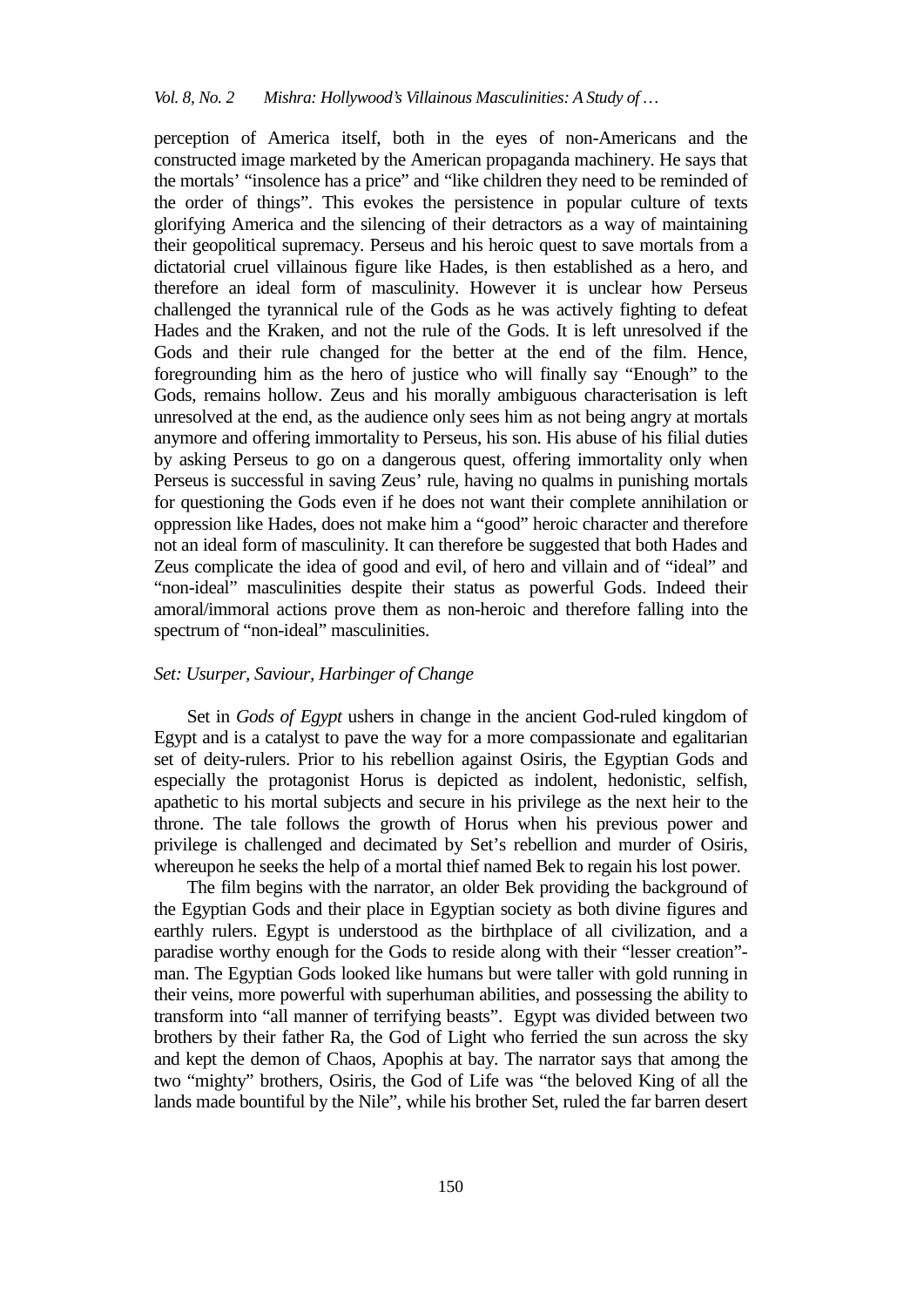finding both strength and *bitterness* in his isolation" (Emphasis Added). Set challenges Osiris during the planned coronation of his heir, his son Horus, the God of Air. This stems from Set's unhappiness at being relegated to the barren desert while he believes Osiris got the better end of the deal in his far more comfortable existence. Set is moreover denied children by his father Ra. It is later revealed that it was a test set by Ra for Osiris and Set, Osiris to rule but not cling on to his power, while the isolated and harsh desert would have hardened and toughened Set for his eventual destiny of fighting Apophis in the place of Ra. Ra believed not granting him children was a kindness as Ra in his solitary fight constantly missed his own children. Set however refuses the path set by his father and gropes for earthly power by defeating Osiris, Horus and other Gods and becoming the King while also attempting to gain immortality by destroying the Afterlife itself. He is dissatisfied by what is given to him and constantly aims for more. In his ambition and greed he seeks immortality instead of mere long life, to be the supreme God and King of all Egypt and not simply the God of the desert, to be the most powerful God by incorporating into himself the powers of the Gods he defeated and murdered. He does not hesitate to kill his brother Osiris for the throne, stops killing his nephew Horus only because Hathor, the lover of Horus and the Goddess of Love, begs for his life, murders his wife Nepthys for rebelling against his usurpation and does not hesitate to kill any God who does not bow to him. His tyrannical rule begins by his overturning of Osiris' proclamation that all mortals would be welcome to eternal life in the Afterlife, and instead demands payment in riches and treasure from the dead souls for entry. This system is designed to cow the masses into submission as the mortal populace is harnessed into penniless slavery to build grand monuments, and can therefore never rebel as they would then never have any wealth to pay for entry into the Afterlife. He grabs the throne of Egypt through the use of force, bringing in his army to quell any rebellion, sneakily knifing Osiris after Osiris refuses his demand of a hand-to-hand fight for the throne. He threatens the other Gods that they could either bow before him or die while the mortals must either worship him or be enslaved. He believes that Osiris had accomplished nothing in his thousand years of peaceful rule, merely "a land of people who dream of nothing more", and hence claims that it is his turn to rule now. He does not even hesitate to kill his non-divine loyal followers for their failure in capturing a far more powerful entity, a major God like Horus. The giant obelisk touching the sky that he commissioned to be built as a tribute to his father Ra was a giant phallic symbol of his megalomaniac self, desiring his father's attention and validation of his strength and power. He is ultimately defeated by Horus in the final battle after Horus goes through his own heroic journey of growth and self-realisation and recovers his lost powers. It is only after his defeat that he begs for mercy which Horus denies, recognising Set's treacherous nature. Set's pre-destined path set by his father Ra and his justified anger and bitterness begs the question that had he been given a better lot in life or at least an explanation for his travails by Ra, he could have been a heroic character and not the villain of the narrative.

Visually, Set whose character is played by Gerard Butler, is a worthy foe for Horus as he is similarly well muscled, has a tall strong physique, possesses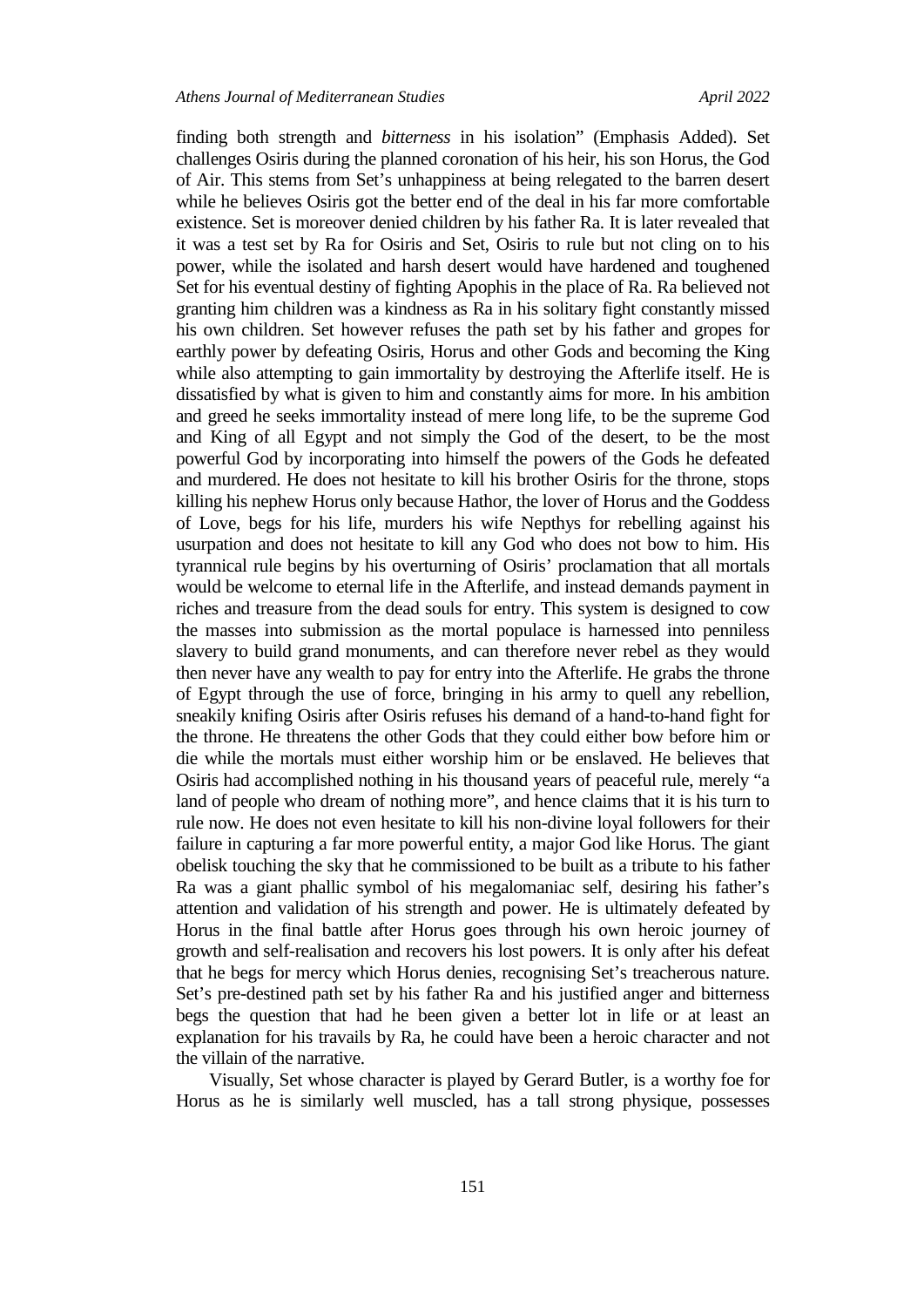impressive battle skills where he single-handedly manages to defeat Horus in oneon-one combat and subdues every other rebellious God in battle. He is extremely cunning and intelligent, is witty and humorous, with a strong libido and sexual vigour despite his impotency, is an astute tactician and military leader and for most of the film narrative, superior in power to the hero/protagonist Horus. Even though he is Osiris' brother and Horus's uncle, he looks more of a contemporary of Horus in terms of looks. Osiris is shown as older and physically weaker than Set. While Set wears muscle baring leather outfits showing his muscled hands and legs, Osiris wears garments which are longer, covering his weaker body. Set and Horus mirror each other instead both in terms of their battle outfits, physical looks, deep masculine voices, fearless attitude and combat skills. Set could have been the hero of the film if he had not engaged in tyrannical and villainous activities as Horus at the beginning of the film was more concerned with pleasure and revelry, in displays of machismo and hedonism, for instance celebrating his success in a hunt the day before his coronation by indulging in wine and women the whole night. He is hence not responsible and had become indolent in a time of peace. He also considered mortals beneath him and did not consider their lives and desires important. Hence, he did not have any moral qualms in deceiving Bek by promising to bring back his dead lover Zaya in exchange for his help in retrieving his other eye which was taken away by Set. Compared to the earlier version of Horus, Set proved that he was a better fighter and tactician and hence blurs the line between the hero and the villain. His actions however cast him as villainous. The megalomaniac tyrant, authoritarian and undemocratic in his rule, subjugating his political opponents and his citizens, permitting unlawful and unjustified use of force and threatening physical violence and enslavement to anyone who dissents-- sets him up as a parallel of the tyrannical dictator figure seen in popular culture. The framework of this figure which abounds in Hollywood films appeals to the national consciousness of America wherein freedom and democratic ideals are celebrated in the public sphere and in popular culture. The hyper-masculine Godhero representing America, who fights this villainous hyper-masculine dictator, is symbolic of a strong masculine America fighting the forces of tyranny and evil. This symbolic imagery is especially relevant in times when America as a nation was involved in several "anti-terror" international campaigns in the Middle East and had been peddling the spectre of the "Islamic Terrorist" to legitimate its controversial military actions in the global arena. Designed to be watched by audiences both domestic and international, it constantly foregrounded America as the "good guys" and "global saviours" in the war against authoritarianism and tyranny.

### **Conclusion**

Hades and Set from the primary texts served as ideal deity-villain figures for study as they both exhibited similar power hungry, megalomaniac, treacherous and cruel behaviours along with superior cunning and supernatural powers. Their actions stemmed from a deep dissatisfaction with the power, station and status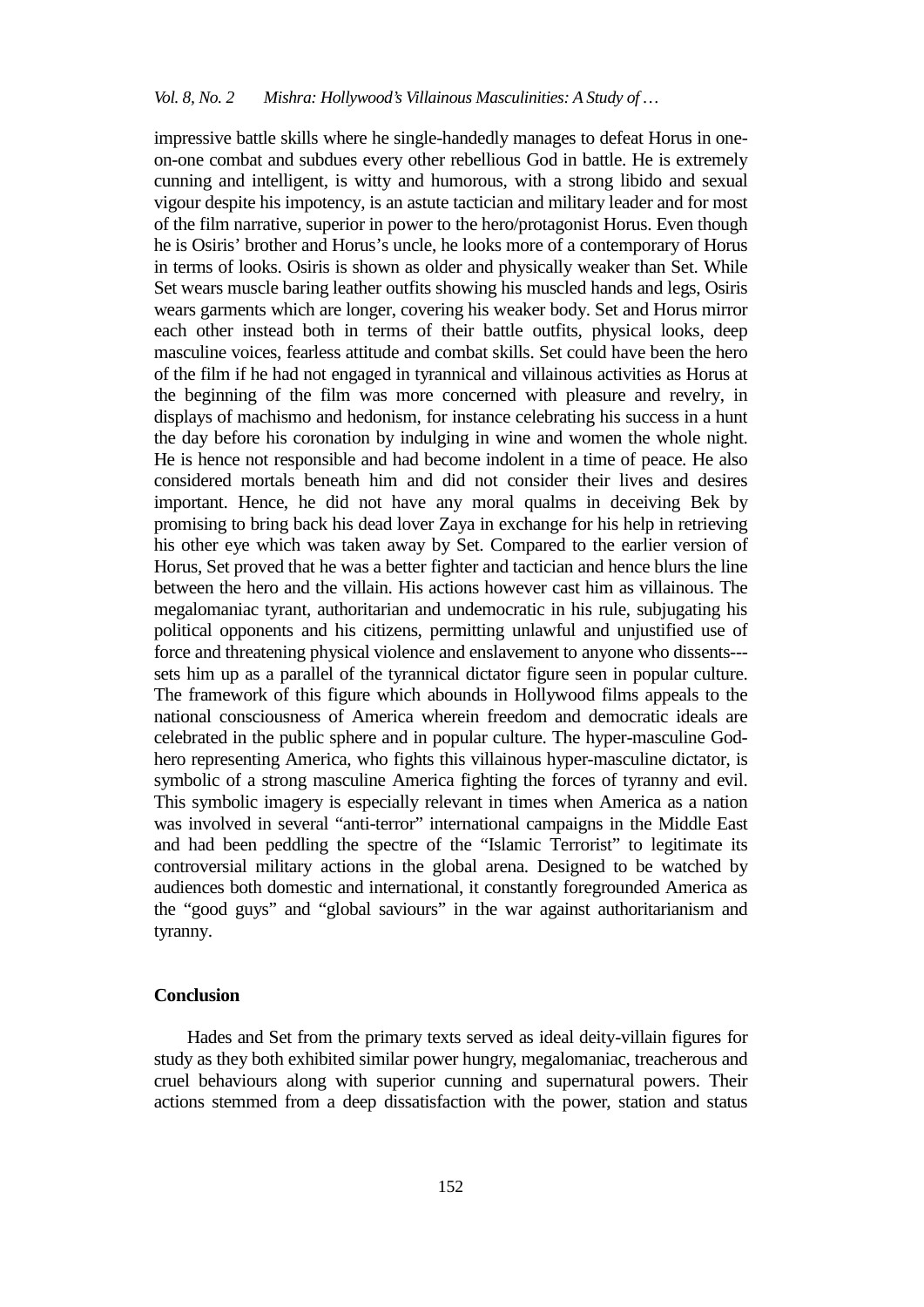accorded to them fomenting thoughts of rebellion against the established seat of power. A desire to change their current status, overturn the self-perceived injustice perpetrated on them and an ambition to gain more power gave them the impetus to embark on their respective journeys. Framed along the mould of a powerful heroic figure, these villainous masculinities challenged the conception of "ideal" and "non-ideal" masculinities as they possess qualities generally attributed to the "ideal" hyper-masculine male hero. The themes of these films serve similar interests of establishing and emphasising the triumph of the symbolic "American" hero championing ideals of freedom and the rights of the common masses against the powerful deity-villain. These deity-villains are constructed as an amalgamation of various "enemies" of USA as projected in the public sphere, who are perceived as challenging/harming the land, geopolitical power and global economic/ political/military interests of the nation. The return of these mythology based epic films hence serve to propagate a "hyperreal" image of America rooted in American Exceptionalist ideologies where in America is seen as the "saviour" nation in the world, thereby culturally validating and "normalising" their geopolitical supremacy and use of military power in the international arena.

#### **References**

Alsford M (2006) *Heroes and villains*. Waco, TX: Baylor University Press.

- Boggs C, Pollard T (2006) Hollywood and the spectacle of terrorism. *New Political Science* 28(3): 335–351.
- Burgoyne R (Ed.) (2011) Introduction. In *The Epic Film in World Culture*, 1–16. New York: Routledge.
- Byrne ML (2000) Heroes and Jungians. *The San Francisco Jung Institute Library Journal.* 18(3): 13–37.
- Campbell J (2004) *The hero with a thousand faces*. Princeton, NJ: Princeton University Press.
- Clark LS (2007) Why study popular culture? Or, how to build a case for your thesis in a religious studies or theology department. In G Lynch (ed.), *Between Sacred and Profane: Researching Religion and Popular Culture*, 5–20. London, U.K.: I.B. Tauris.
- Comolli J, Narboni J (2009) Cinema/Ideology/Criticism. In L Braudy, M Cohen (eds.), *Film Theory and Criticism*, 686–693. Oxford, U.K.: Oxford University Press.
- Connell RW (1987) *Gender and power: society, the person and sexual politics*. Oxford, U.K.: Polity Press.

Connell RW (2000) *The men and the boys*. NSW, Australia: Allen & Unwin.

- Connell RW (2005) *Masculinities.* 2nd Edition*.* Berkeley, CA: University of California Press.
- Connell RW, Messerschmidt JW (2005) Hegemonic masculinity: rethinking the concept. *Gender & Society* 19(6): 829–859.

Cyrino MS (2005) *Big screen Rome*. Malden, MA: Blackwell Publishing.

- Deleuze G (1997) *Cinema 1: the movement-image*. Translated by H Tomlinson and B Habberjam. Minneapolis, MN: University of Minnesota.
- Dittmer J (2005) Captain America's empire: reflections on identity, popular culture, and post-9/11 geopolitics. *Annals of the Association of American Geographers* 95(3): 626–643.
- Dittmer J (2013) *Captain America and the nationalist superhero: metaphors, narratives,*